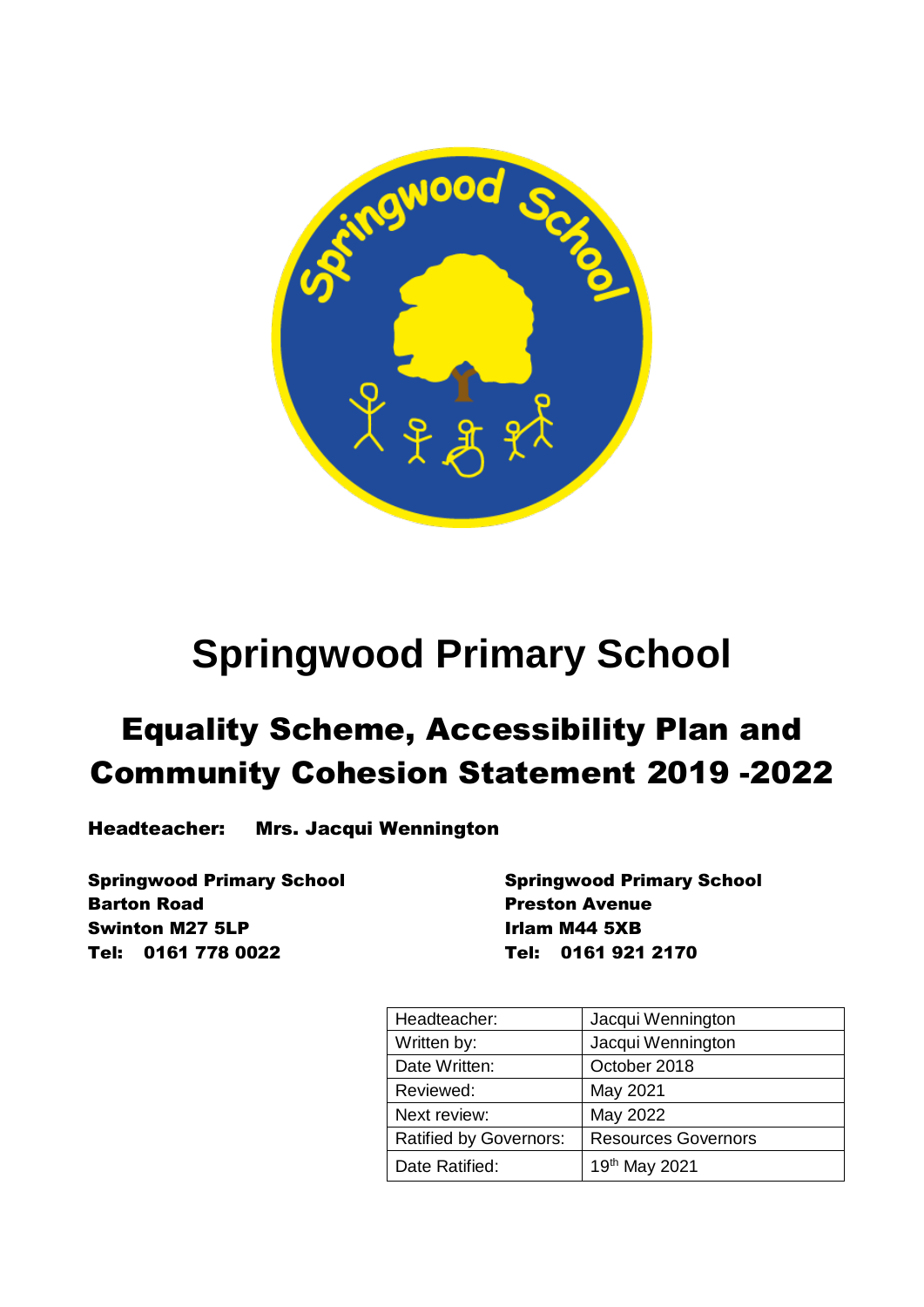- 1. Foreword
- 2. Introduction
- 3. School Context including Values, Ethos/Mission Statement
- 4. Specific Equality Areas:

Definition / Our Commitment / Our achievements / Our aims and objectives –

- **•** Disability
- Gender
- **•** Gender Reassignment
- Pregnancy and Maternity
- Race
- Religion or Belief
- **•** Sexual Orientation
- 5. Community Cohesion
- 6. Human Rights
- 7. Consultation and Information
- 8. Accessibility Action Plan
- 9. Publishing and raising awareness
	- Specific Duties
- 10. Monitoring
- 11. Links with other school policies
- 12. Procurement and Commissioning
- 13. Roles and Responsibilities
- 14. Breaches of the policy
- 15. Annual Report and Review
- 16. Feedback and Complaints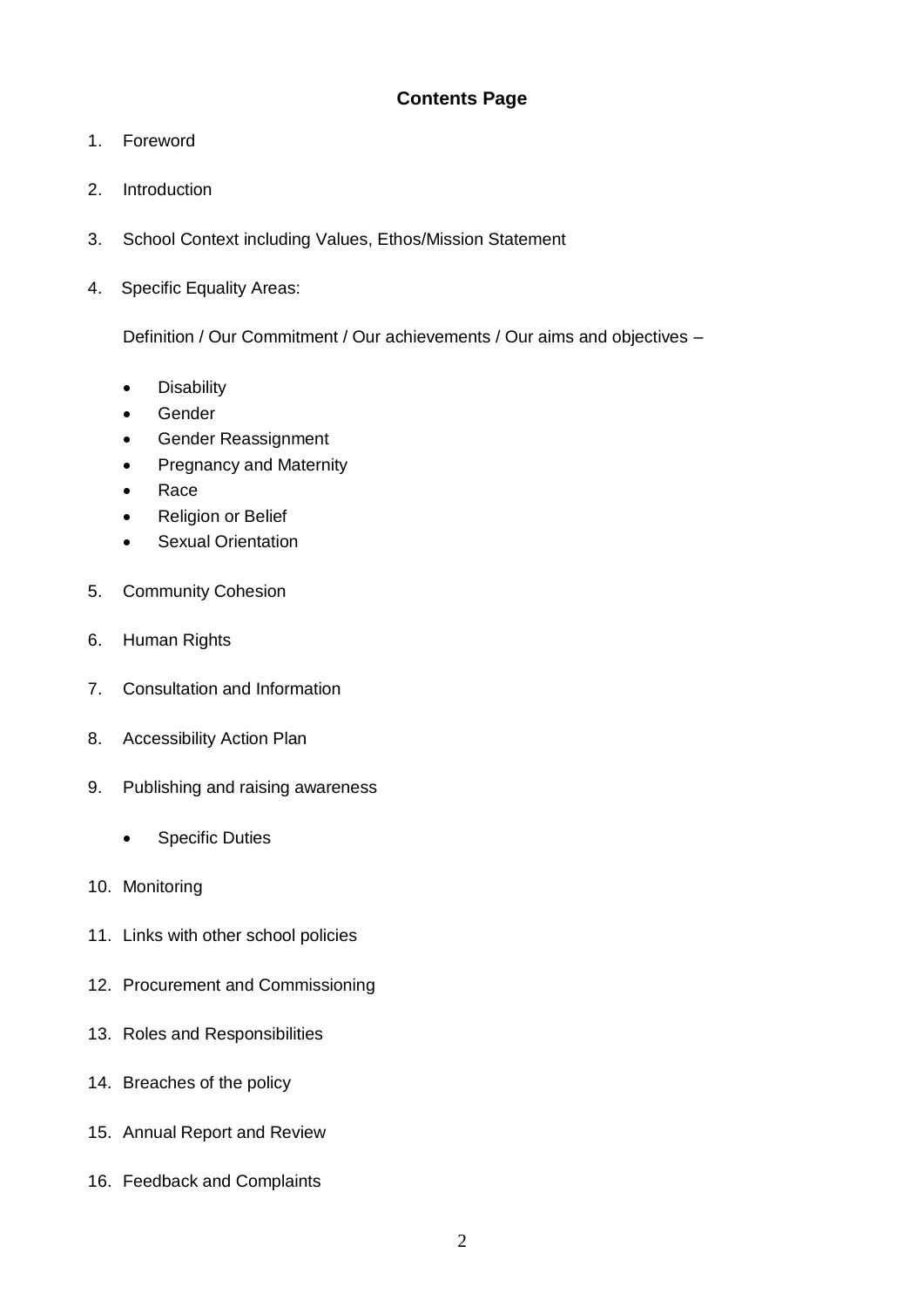#### **1. Foreword**

We all have an ethnicity, an age, a sexual identity, a gender. Many of us belong to a faith group, with an increasing number of us recognising that we have a disability. These factors can often mean we want and need different things. It also means that when we say equalities, fairness, respect and dignity it is important we are talking about an agenda that affects everyone in our school community. Our ultimate aim is about creating inclusion.

We also want to work proactively to address inequalities and improve lives for good. This is especially important where our teaching and interventions can benefit children and young people for the rest of their lives.

This is the revised single Equalities Scheme for Springwood Primary School. This document sets out our school's overall commitment to equality, diversity, human rights and community cohesion, which permeates in all our policies and procedures. It aims to ensure that everyone who comes into contact with our school community is valued and respected. It aims to promote equality of opportunity and eliminate unlawful discrimination, harassment or victimisation. It contains an approach to all the groups of people with protected characteristics identified by the Equality Act 2010. It also sets out our specific school objectives and it outlines how the school will incorporate the scheme within our day-to-day school life.

Our scheme includes our whole school; i.e. pupils, staff, governors, parents and carers and all those within our extended school community, such as neighbouring schools and learning organisations.

Whilst the document also serves to outline our statutory duties under the Equality Act 2010, more importantly it allows us to focus on making our school a fair, respectful and inclusive place, with an aim to improve outcomes that matter to our school community.

Signed by Headteacher

| Name: Jacqui Wennington      | Signed: Jacqui Wennington | Date: 19.05.2021 |
|------------------------------|---------------------------|------------------|
| Signed by Chair of Governors |                           |                  |
| Name: Joanne Martin          | Signed: Joanne Martin     | Date: 19.05.2021 |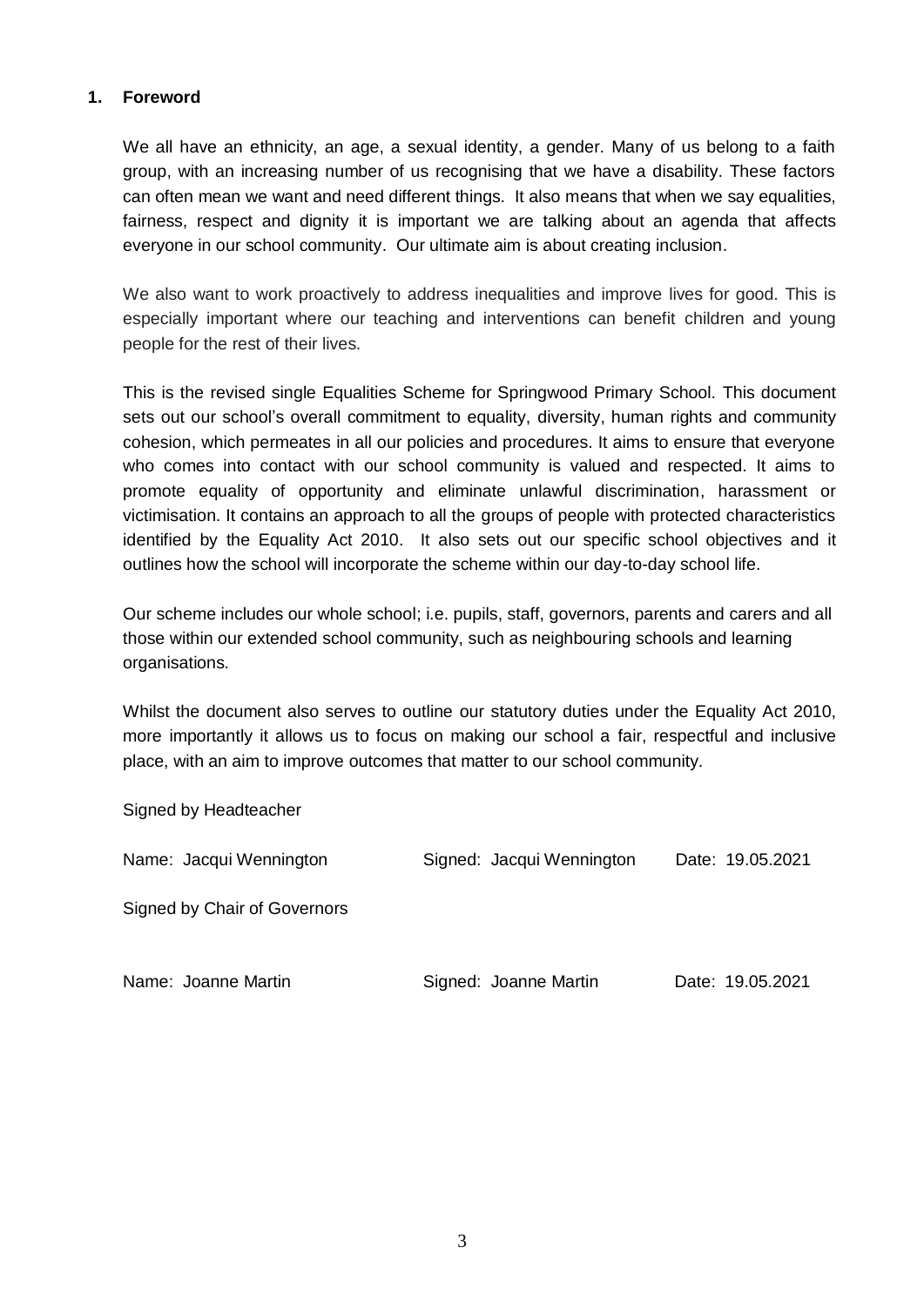## **2. Introduction**

<u>.</u>

The role of an Equalities Scheme is to visibly set out our priorities for action to improve chances, choices and outcomes in the lives of different groups of people and measure our success in attaining them.

The Equality Act 2010 covers discrimination, harassment and victimisation because of gender, age, disability, gender identity, marriage and civil partnerships, pregnancy and maternity, race, religion or belief, sex and sexual orientation. These categories of people are listed as protected groups because of their characteristics. There is recognition of the complexity of multiple identities and therefore multiple needs and disadvantage. Our equality scheme includes our priorities and actions to eliminate discrimination and harassment from these protected characteristics as well as promoting a culture of human rights, respect and dignity.

The duties apply to staff, pupils and people using the services of the school, such as parents and the wider community.

Our school recognises our responsibilities with regard to the Equality Act 2010. The three areas which we are required to address are:

- Eliminate discrimination and other conduct that is prohibited by the Act,
- Advance equality of opportunity between people who share a protected characteristic and people who do not share it,
- Foster good relations across all characteristics<sup>1</sup> between people who share a protected characteristic and people who do not share it.

<sup>&</sup>lt;sup>1</sup> Groups of people are referred to having the following 9 protected characteristics: disability, age, sex, race, religion or belief, sexual orientation, pregnancy and maternity [applies to schools for staff], marital status & civil partnership, and gender reassignment or identity.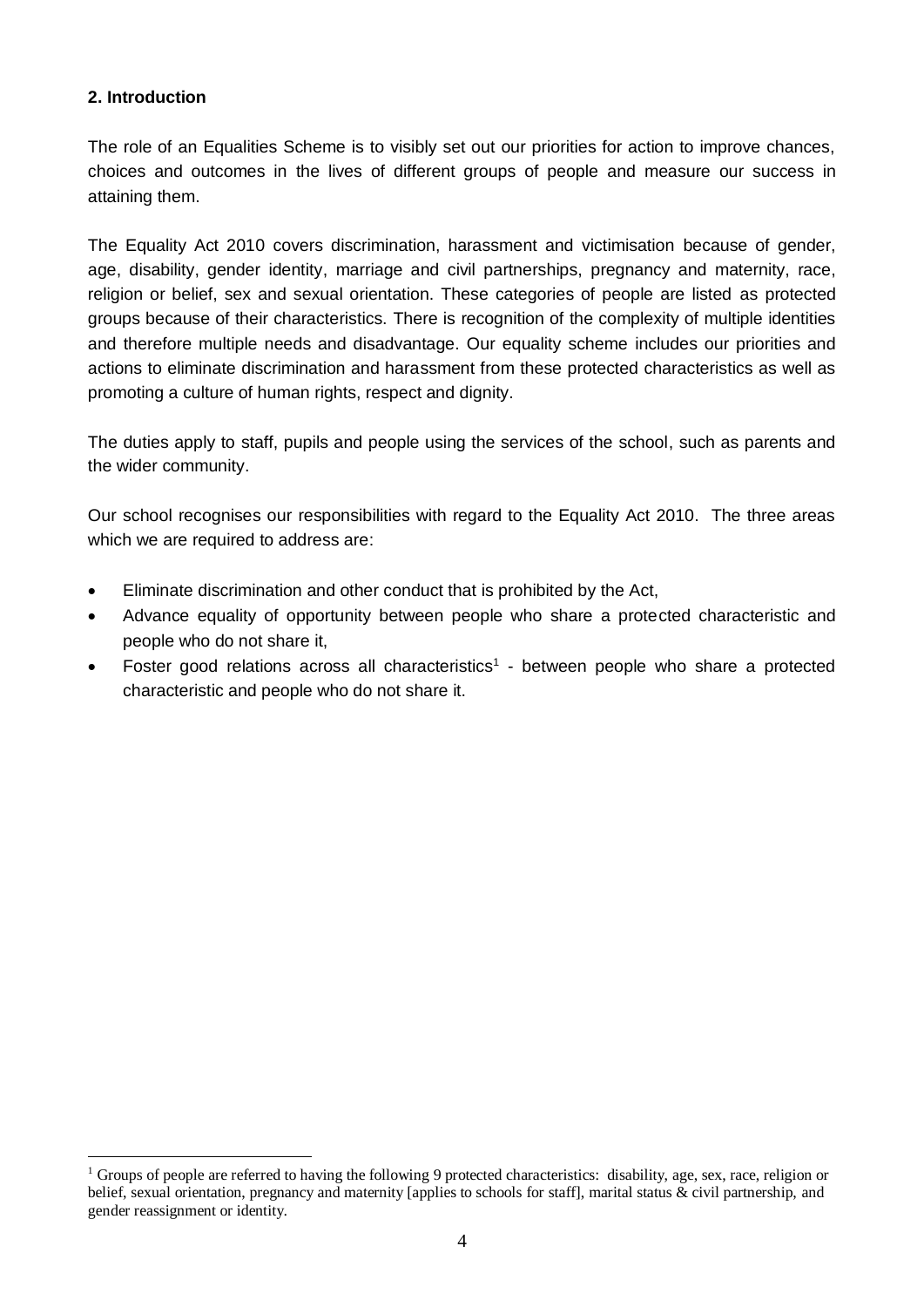## **3. School Context Including; Values, Ethos/Mission Statement**

## **School Context**

Springwood Primary School is a Special Educational Needs and Disabilities (SEND) school for pupils with an Educational Health Care Plan (EHCP). Pupils attend the school from across the city of Salford and as such Springwood has a diverse population (correct May 2021).

Ethnicity: White British 66% Asian background 8% Black 15% Other White / Mixed 11%

Religion: Christian 23% Islam 1% Muslim 6% Jewish 0% Other or no religion 70%

Socio economic Free School Meals 53.87% LAC 2.45%

## **School Values, Ethos/Mission Statement**





Springwood Primary School provides a safe, stimulating environment in which all pupils have the opportunity to succeed.

At Springwood we respect each other, our pupils and their families. We have a curriculum that is meaningful, inspiring and enjoyable, promoting achievement for all. Through carefully planned holistic learning, pupils are enabled to achieve their best.

## At Springwood We Value ...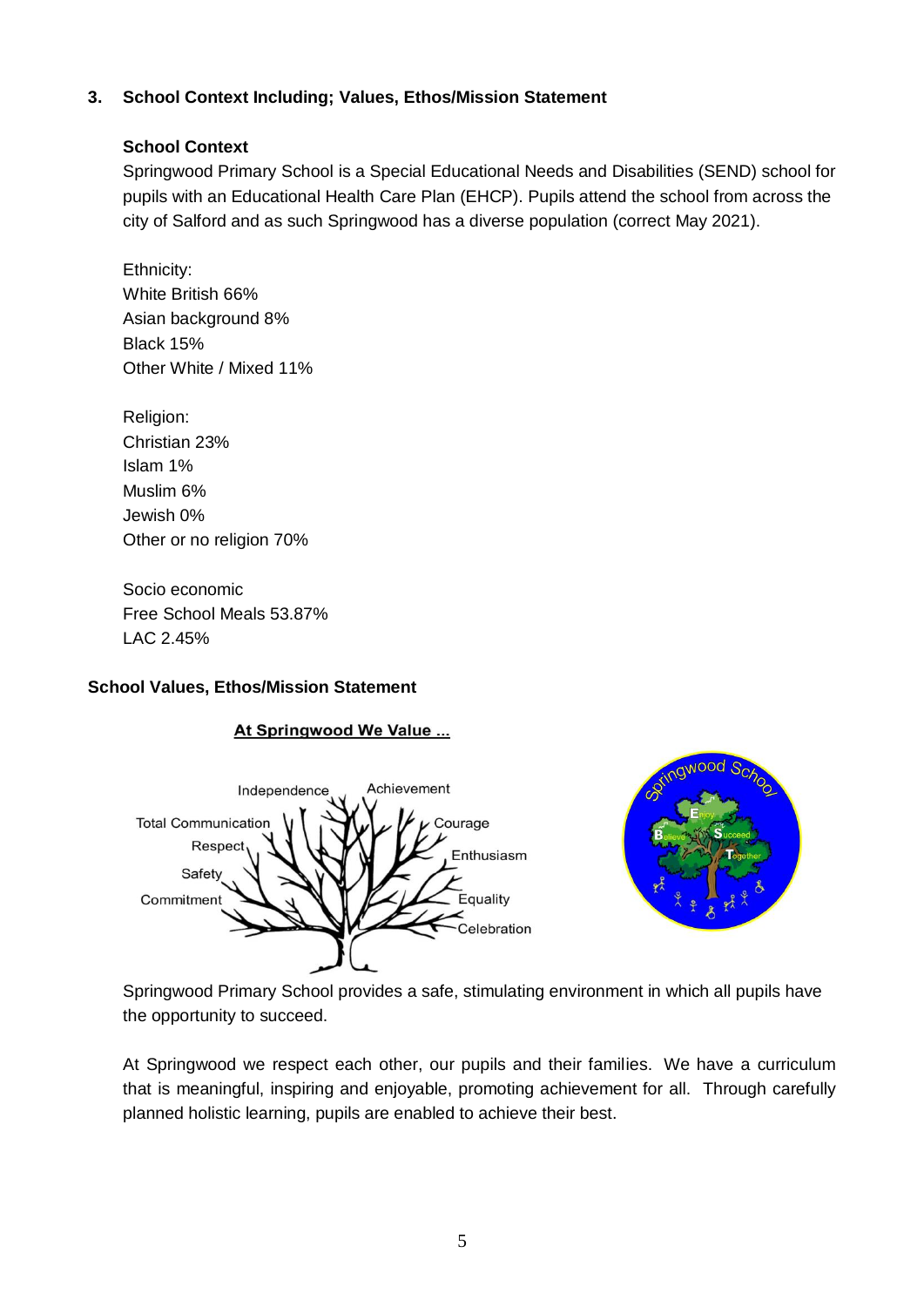#### **Structure of our Single Equality and Community Cohesion Policy**

This policy document is designed to give a background to Springwood Primary School in respect of the protected characteristics in both education and service provision.

Recruitment and employment issues with regard to staff may be referenced but these will be covered in more detail under separate policy.

Therefore, we have set out below:

- The definitions in respect of each of the protected equality characteristics
- Our commitment for each of the protected equality characteristics
- Our headline achievements, aims and objectives for each of the protected equality characteristics

We have then set out our key approaches and tools to help us achieve these aims including:

- Our consultation and involvement strategy
- Our accountability processes for the policy
- Our commitment to publication and public access
- Our monitoring and review processes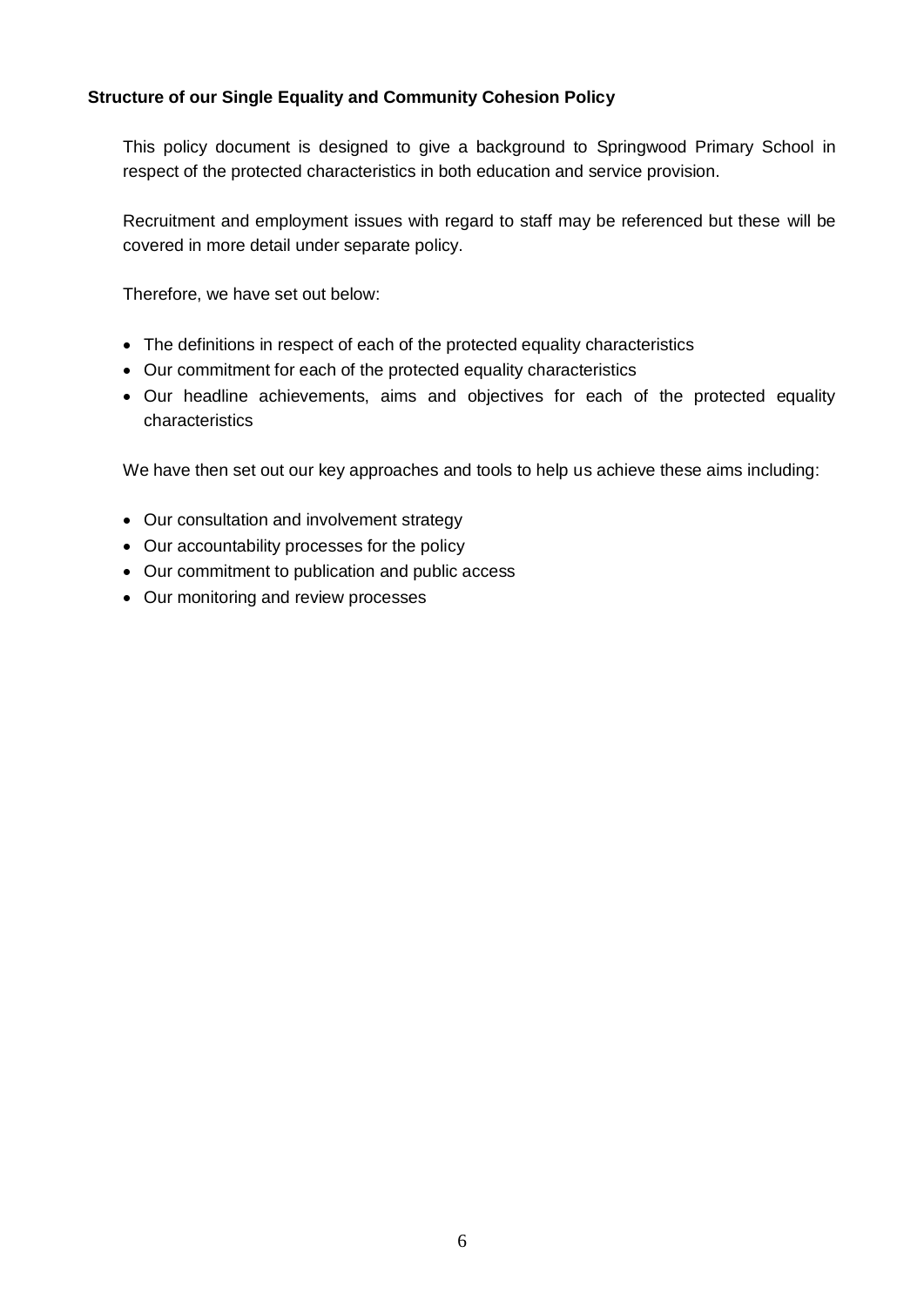## **4. Specific Equality Areas**

## **Disability**

## **What do we mean by Disability Equality?**

We recognise that a person has a disability if they have a physical or mental impairment which has a substantial and long-term adverse effect on their ability to carry out normal day-to-day activities.

#### **Our commitment**

Springwood is committed to promoting an ethos that safeguards the dignity and well-being of everyone and encourages practices that take into account the rights of individuals to be treated with dignity and respect. We will not tolerate any form of discrimination, harassment or victimisation directed at anyone because of their disability.

This Single Equality and Community Cohesion Policy incorporates our commitment and actions on disability equality. It demonstrates our commitment to addressing disability equality in our decision making and the delivery of education.

We are committed to promoting equality of opportunity for disabled pupils, staff and other users of our services so they can have equal access to all our school and its services. This policy is a statement of our commitment and shows clearly how we will work over the next three years to achieve our goal.

We will continue to review our policies, practices and procedures so that they do not adversely affect anyone because of their disability. By also building this into our curriculum, working and procurement processes we will expect others to do the same.

#### **Our achievements**

- As a Special School for children with a wide range of SEND we are fully inclusive in order to meet the needs of all pupils including the use of a range of specialist rooms, specialist services and opportunities for training:
	- o Hydrotherapy Pool
	- o Sensory Spaces
	- o Access to specialist support and advice from OT/Physio/Speech and Language **Therapists**
	- o Occupational Therapist for sensory support
	- o Communication Friendly Status
	- o Parent Training opportunities
	- $\circ$  Specialist Training for Staff including Signalong, MAPA and Moving and Handling
	- o Celebrating National Awareness Days
	- o Medical Training by qualified nurses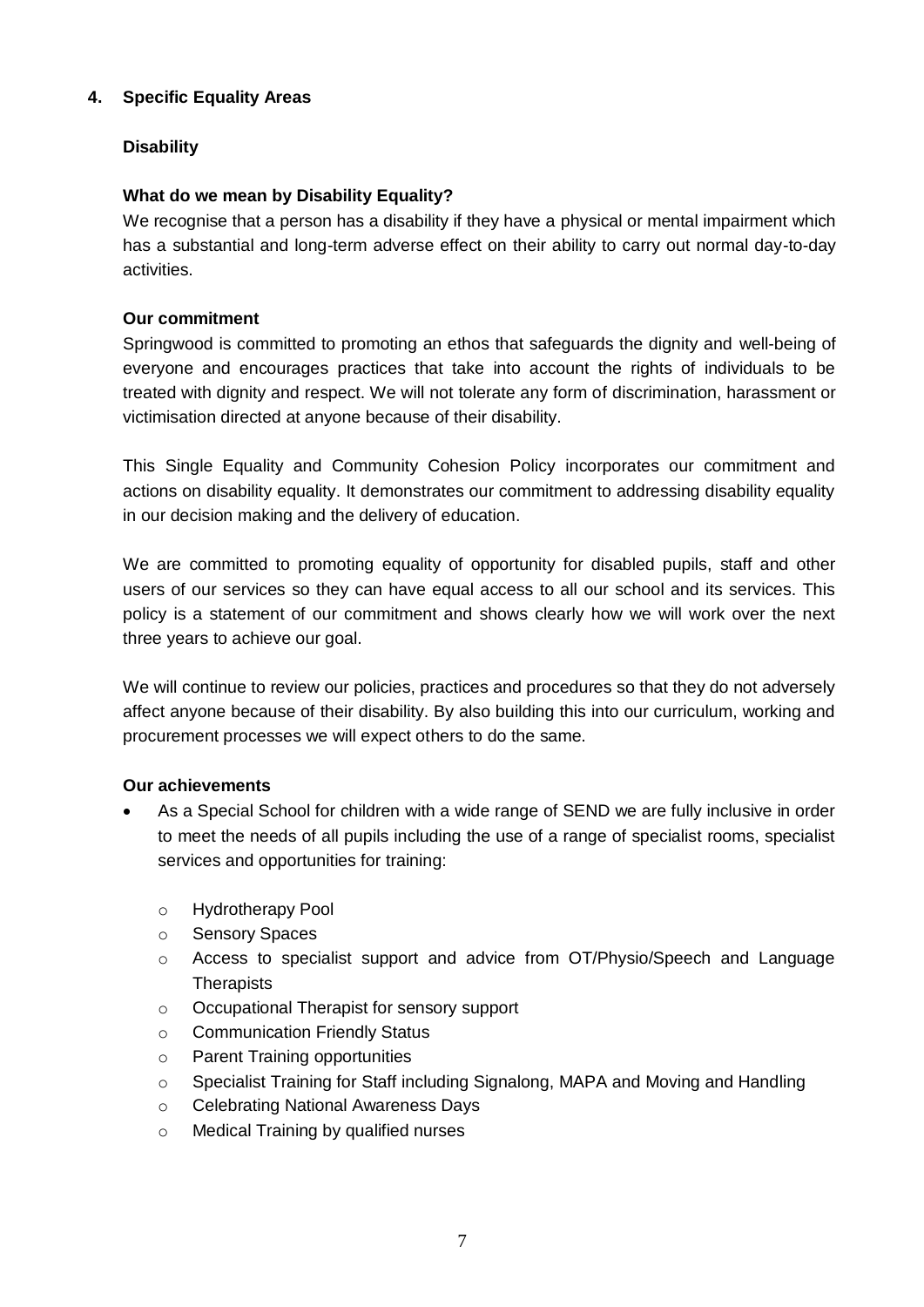#### **Our aims and objectives**

We have identified a number of specific actions designed to further promote positive attitudes and understanding of disabilities. We have committed to:

- Continuing with specialist staff training including raising awareness of the Single Equality Duty.
- Offer increased parental training.
- Offer Governors training with specific reference to disability and the Single Equality Duty.
- Explore the purchase of library books that promote positive images of disability.
- Further develop inclusive practices both inside and out of school.
- Ensure enhanced elements of the curriculum are accessible for all pupils.
- Enable further access to high tech communication aids.
- Invite visitors to school with disabilities to talk to the children.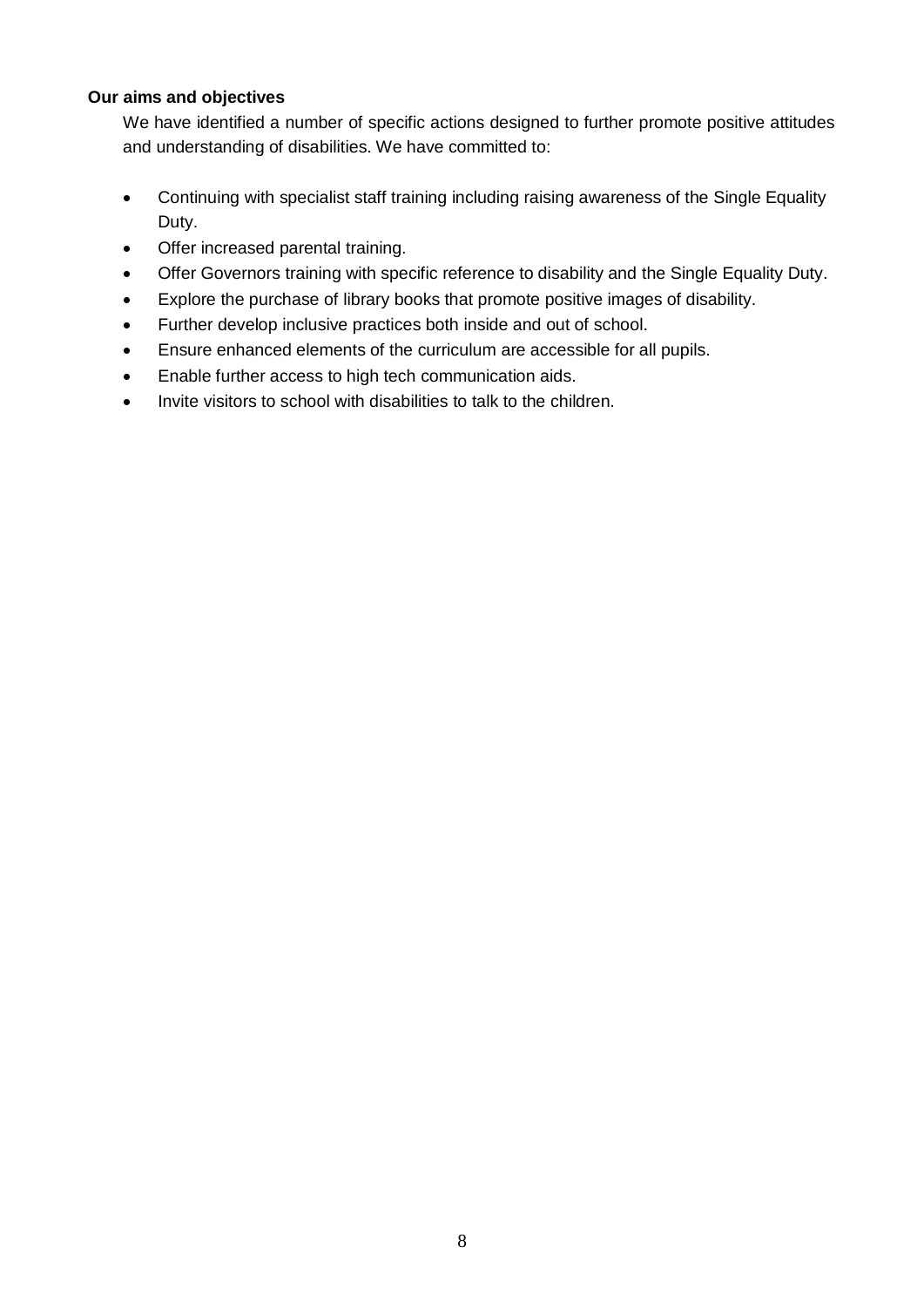#### **Gender**

#### **What do we mean by Gender Equality?**

We recognise that a person's gender refers to the fact that they are male or female. In relation to a group of people, it refers to either men or women or to boys or girls.

#### **Our commitment**

Springwood is a coeducational primary school, committed to promoting an ethos that safeguards the dignity and well-being of everyone and encourages practices that take into account the rights of individuals to be treated with dignity and respect. We will not tolerate any form of discrimination, harassment or victimisation directed at anyone because of their gender.

We recognise that stereotypes exist for both genders and some can lose opportunities because of these stereotypes and welcome the requirements of the Equality Act 2010 with specific provision for Gender Equality and we will give due regard to the need to:

- Eliminate unlawful discrimination and harassment on the grounds of gender, including domestic violence, sexual violence, bullying and exploitation.
- Promote equality of opportunity between women and men, boys and girls in all of our functions.

#### **Our achievements**

- All children have access to all aspects of the curriculum and all extra-curricular activities regardless of gender.
- Role play areas throughout the school are gender neutral.
- Parents supported where their children choose to dress in non-gender stereotypes.
- All Staff are sensitive to pupils' individual circumstances with regard to National Celebration Days.
- All flexible working requests are considered by the school and are part of normal working practice.
- All members of the school community are encouraged and supported regardless of gender (Including volunteers and students).
- Flexible uniform choices for all staff and pupils.

#### **Our aims and objectives**

- Providing support to parents re: domestic violence.
- Source and provide library books that promote positive images of both genders.
- Continue to audit the curriculum to ensure gender issues are discussed and gender imbalance is addressed.
- Evaluate provision in place for pupils reaching puberty.
- Increase support for parents to understand gender neutral toys and themes, pupils are encouraged to play with everything, school does not conform to stereotypes.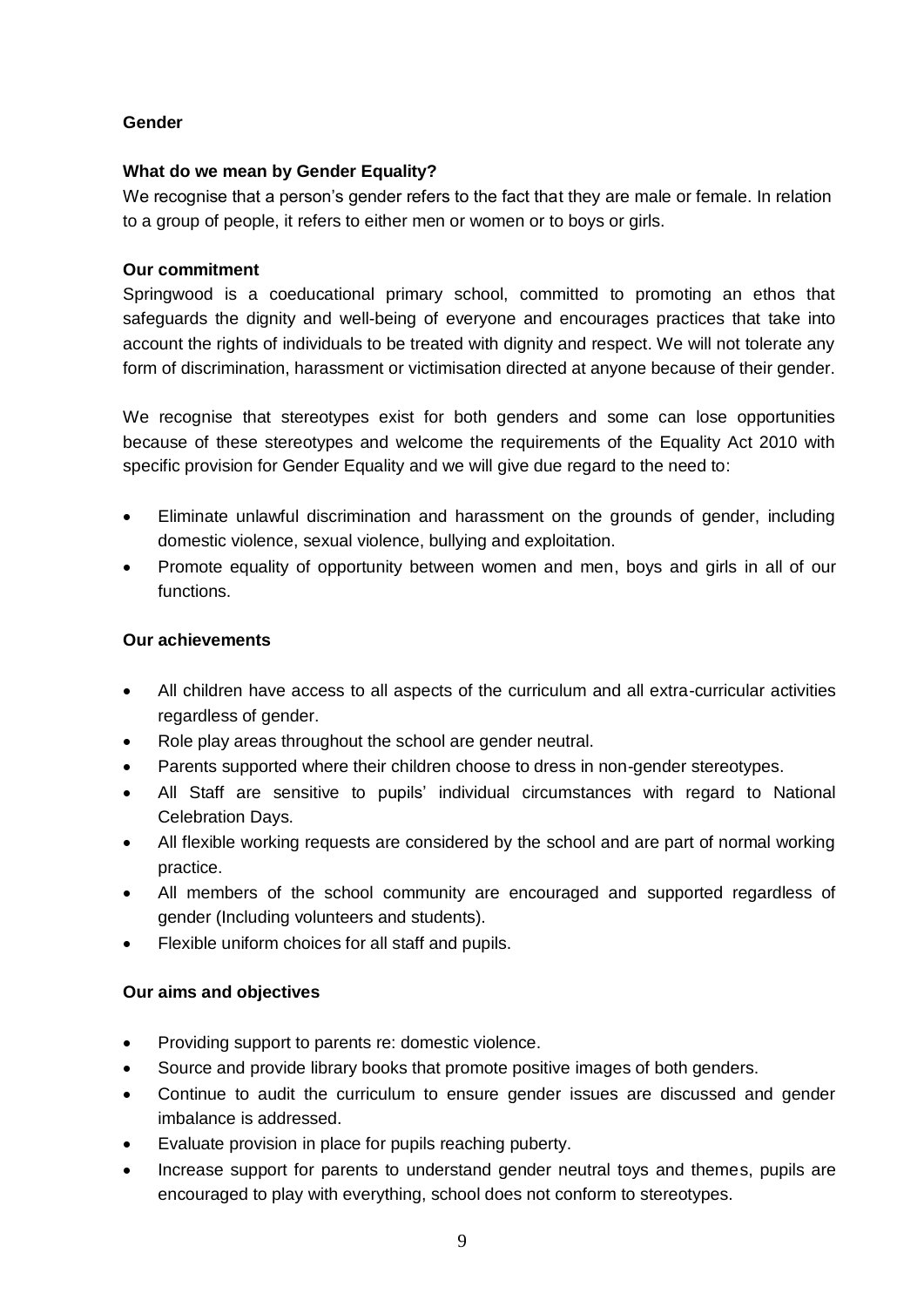#### **Gender Reassignment**

#### **What do we mean by gender reassignment?**

We recognise that a person may express their gender in a way that differs from or is inconsistent with the physical gender that they were born with.

#### **Our commitment**

Springwood is committed to promoting an ethos that safeguards the dignity and well-being of everyone and encourages practices that take into account the rights of individuals to be treated with dignity and respect. We will not tolerate any form of discrimination, harassment or victimisation directed at anyone because they propose to undergo, are undergoing or have undergone gender reassignment.

We understand gender reassignment does not necessarily require a medical process to be undertaken and that a person will be protected because of gender reassignment if they:

- Make their intention known to someone at the school
- Start to behave or dress according to the gender they identify with
- Undergo treatment such as surgery or hormone therapy
- Have already received gender recognition under the Gender Recognition Act 2004

The school will also respect the confidentiality of those seeking gender reassignment and will provide a supportive environment within its school community.

#### **Our achievements**

- We positively promote issues around gender reassignment and embrace LGBT awareness, encouraging staff to keep abreast of current thinking.
- School is aware of the specific prohibition contained within the Equality Act 2010 which prohibits discrimination of staff who are absent from employment as a result of gender reassignment.

#### **Our aims and objectives:**

- In the spirit of the duty we will consider ways in which we can support people's dignity and well-being in this area.
- Ensure a senior member of staff has attended LGBT training and relayed to staff, in order to up-skill the thinking of all.
- Be mindful when delivering the new PSHE/RSE curriculum. Investigate relevant training for staff as to how this could be delivered.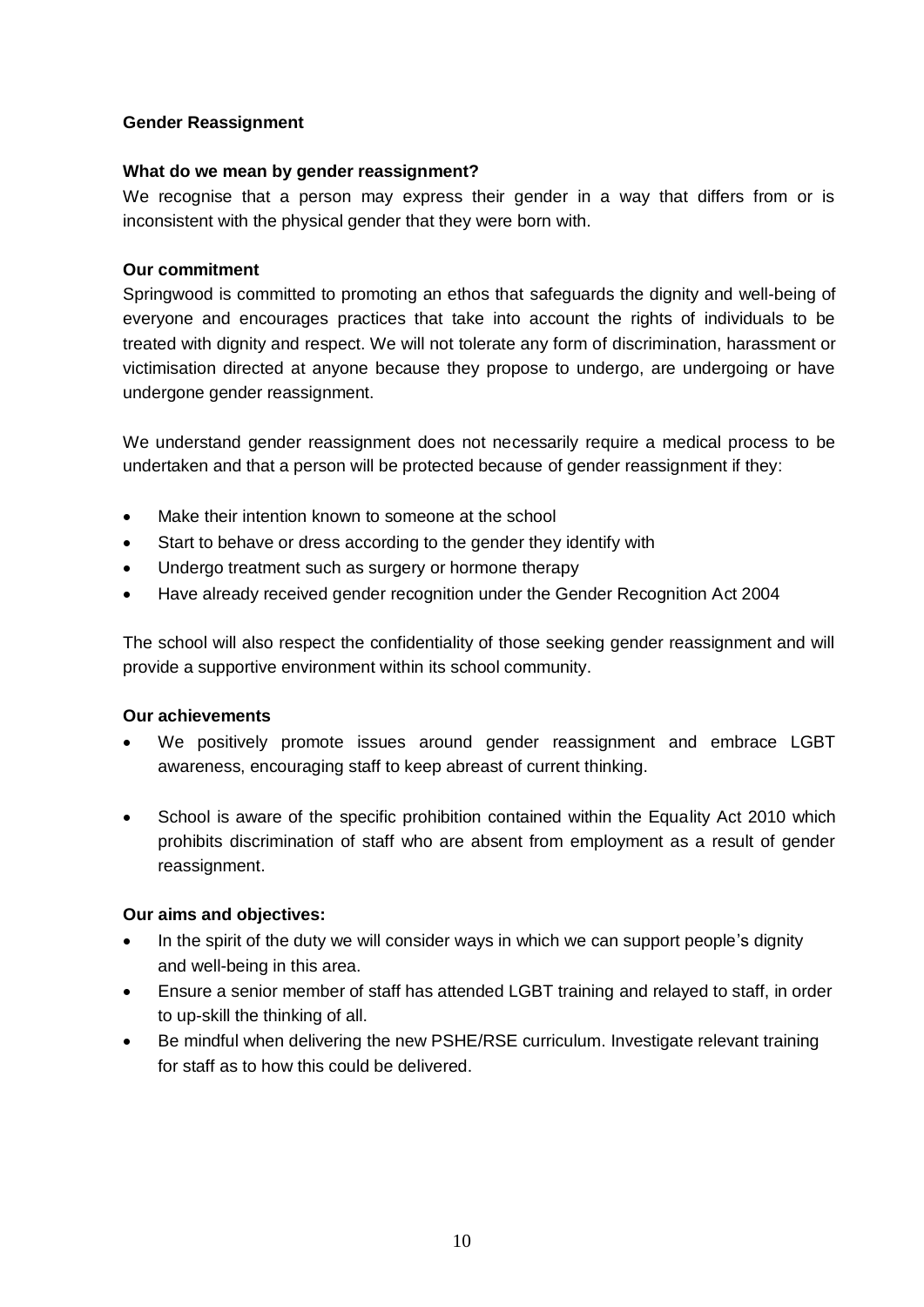#### **Pregnancy and maternity**

#### **What do we mean by pregnancy and maternity?**

Treating a woman (or a female pupil of any age) less favourably because she is or has been pregnant, has given birth in the last 26 weeks or is breastfeeding a baby who is 26 weeks or younger.

#### **Our commitment**

Springwood is committed to promoting an ethos that safeguards the dignity and well-being of everyone and encourages practices that take into account the rights of individuals to be treated with dignity and respect. We will not tolerate any form of discrimination, harassment or victimisation directed at anyone because of their pregnancy or maternity.

We will also seek to make arrangements for female pupils or staff to ensure that they are not treated less favourably because they are pregnant or breastfeeding.

We will not discriminate against a pupils or staff in absences related to pregnancy and maternity.

The school adopts and complies with the LA maternity policy

#### **Our achievements**

- Part time and flexible working arrangements are always considered for staff returning from maternity leave.
- Nursing mothers are provided with a private, comfortable room to express milk, which can then be stored in a lockable fridge.
- Pregnant members of staff are explicitly referred to through the school's Hydrotherapy Policy.
- Pregnant members of staff and those returning from maternity leave are specifically supported with regard to MAPA, Moving and Handling and personal Risk Assessments.
- School supports staff to attend Keeping in Touch days.

#### **Our aims and objectives**

In the spirit of the duty we will consider ways in which we can support people's dignity and well-being in this area by further encouraging examples such as the above.

- Continue to review practice.
- Provide all staff returning from Maternity leave with a Return to Work Interview in order to establish any support that may be required.
- Support any application for shared Maternity/Paternity Leave
- Review curriculum content with regard to specific learning about pregnancy at an appropriate level.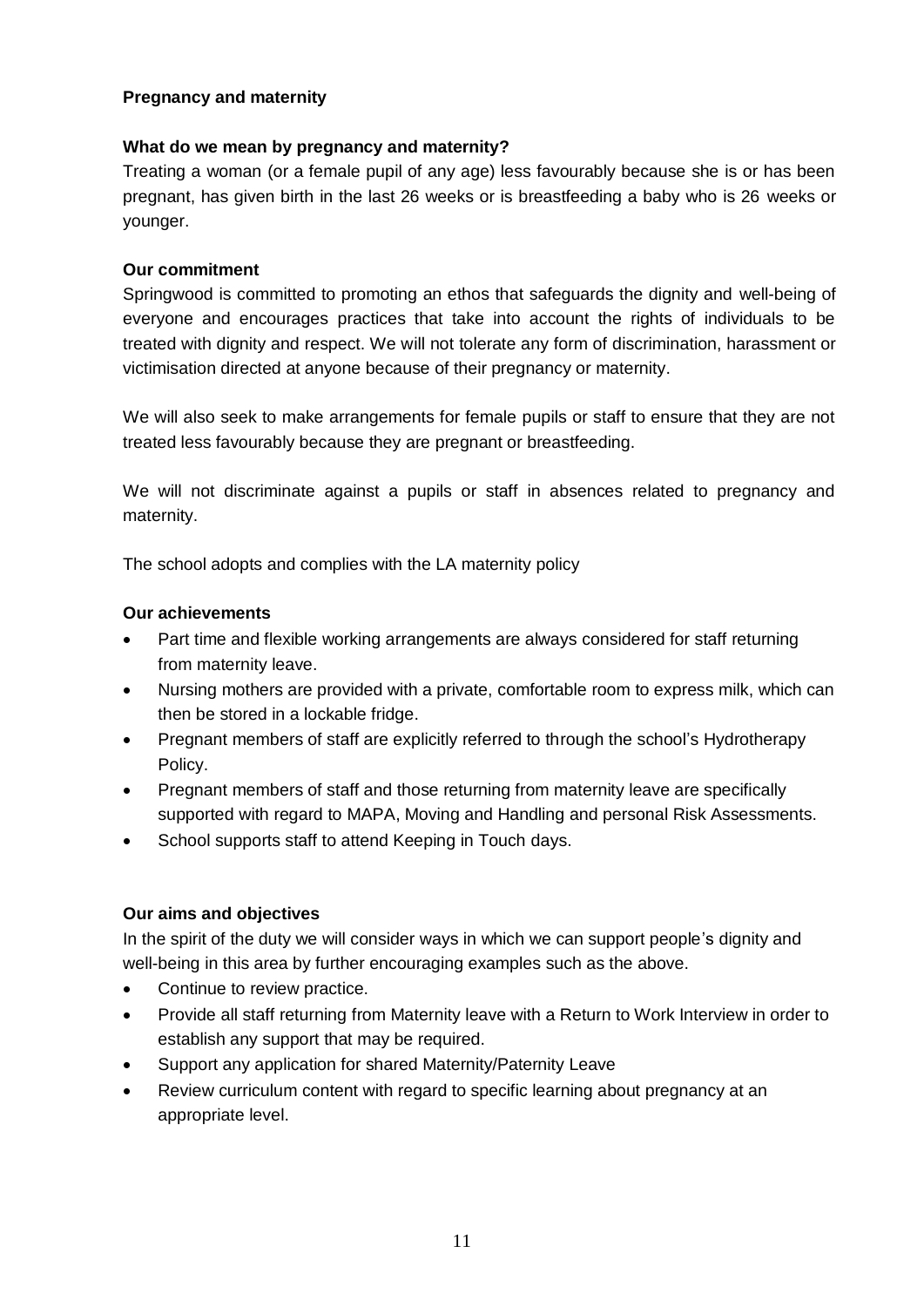#### **Race**

#### **What do we mean by Race Equality?**

The school adopts the definition of Race as outlined in the Equality Act 2010 as one of the protected characteristics which refer to a group of people defined by their race, colour, and nationality (including citizenship) ethnic or national origins.

#### **Our commitment**

Springwood is committed to promoting an ethos that safeguards the dignity and well-being of everyone and encourages practices that take into account the rights of individuals to be treated with dignity and respect. We recognise that race discrimination, harassment and victimisation may be experienced by all in a number of ways, including day-to-day interaction with fellow pupils, staff and visitors.

The School also recognises that Black, Asian and Minority Ethnic pupils and staff may experience discrimination on the basis of race, colour, nationality and ethnic origin. This discrimination can manifest itself in all areas of their lives and can have serious consequences in terms of damaging people emotionally and physically and limiting life choices and opportunities.

The school and governing body does not tolerate any form of race discrimination which it recognises is unacceptable, discriminatory and unlawful, and is proactive in ensuring that people whatever their race, are treated fairly. This commitment is consistent with the significant progress that the school has already made in this area.

We will comply with the requirements of the Equality Act 2010 with regard to Race Equality.

#### **Our achievements**

- We have a dedicated Anti-Bullying and Anti-Racism Policy which is updated as part of the school's policy cycle in line with current guidance and legislation.
- In compliance with LA Policy we submit reports of racist incidents and deal with any complaints.
- As a school we embrace cultural differences.
- We facilitate and encourage Family to Family mentoring, signposting new families to families that can support them.
- Support for EAL families through translation services and support during meetings.
- Books, dolls and symbols are multicultural.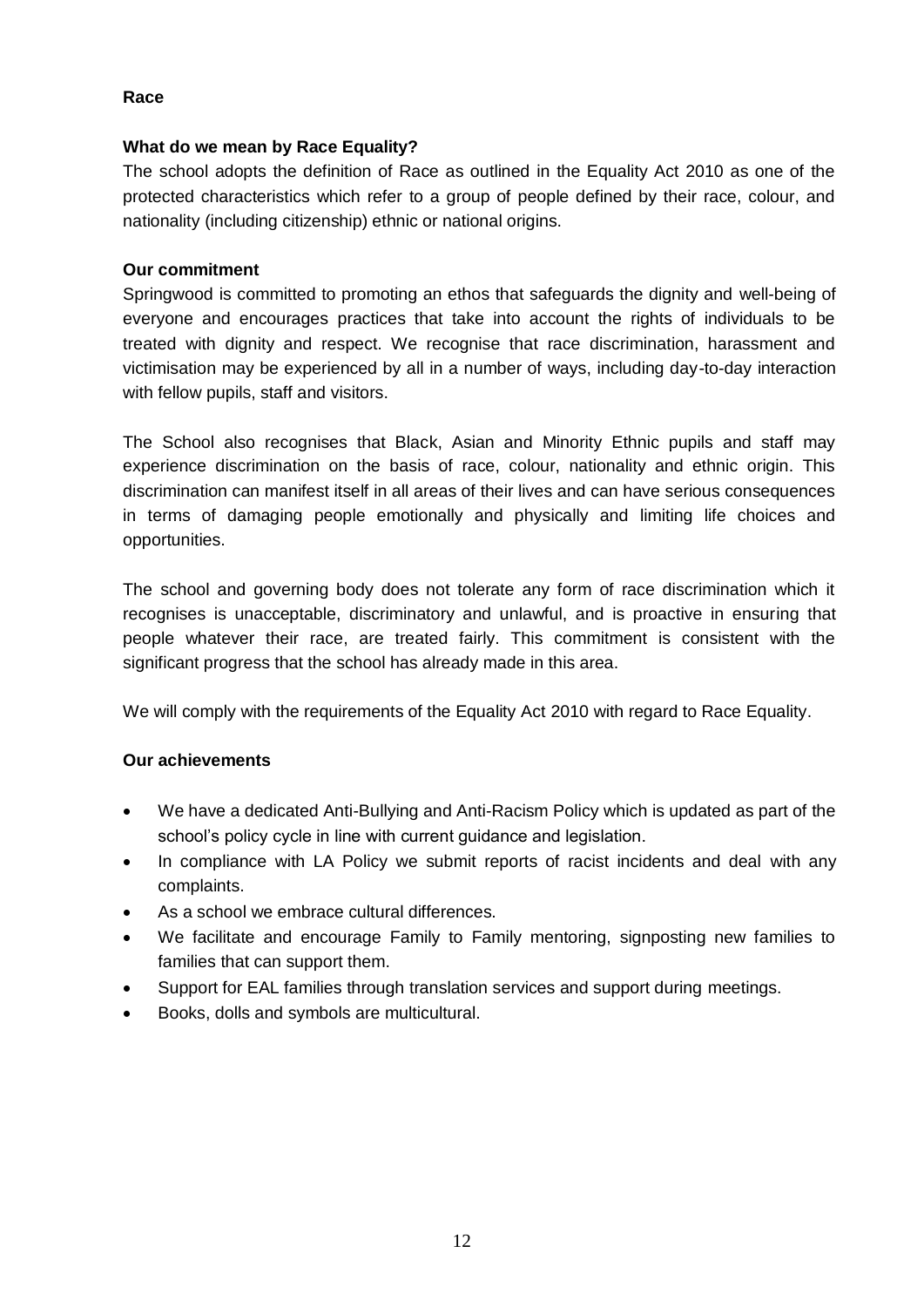#### **Our aims and objectives**

In the spirit of the duty we will consider ways in which we can support people dignity and wellbeing in this area, this may include.

- Working in partnership with different racial groups to
	- o Promote the active participation of different communities in shaping the future of school;
	- o Ensure the school staff (both permanent and temporary), pupils and their families as well as our partners and the wider community fully understand the principles of good race relations.
	- o Expand access across all communities and in all areas of school activity.
- Purchase bi-lingual books for the school library to promote reading in different languages.
- Actively seek out and encourage visitors from minority communities.
- Purchase relevant signage to welcome parents in school.
- Consider how EAL support can be increased with specific regards to translation of letters.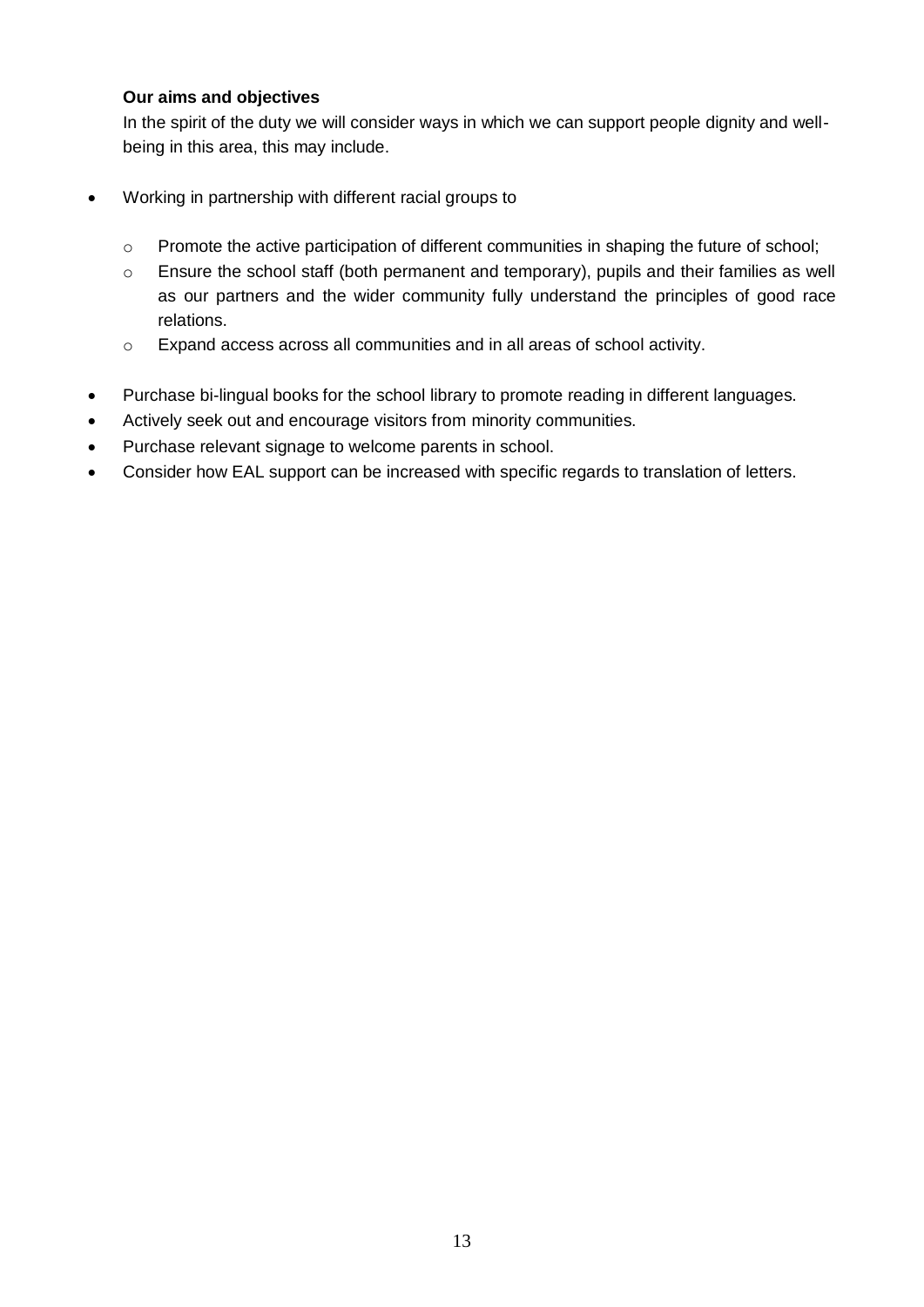#### **Religion or Belief**

#### **What do we mean by Religion or Belief equality?**

A Religion or belief refers to a religious and/or philosophical belief including lack of belief (e.g. Atheism). A religion must be identifiable and have a clear structure or belief system. A belief need not include faith or worship of a god or gods, but must affect how a person lives their lives or perceives the world (e.g. Humanism)

#### **Our commitment**

Springwood is committed to promoting an ethos that safeguards the dignity and well-being of everyone and encourages practices that take into account the rights of individuals to be treated with dignity and respect.

Faith-based hate crime has been a new phenomenon in recent years, developing a character that is distinct from race hate crime. We recognise that discrimination, harassment and victimisation on the grounds of religion and/or belief or non-belief may be experienced in a number of ways, including day-to-day interaction with fellow pupils, staff and visitors.

The school seeks to eliminate all forms of discrimination and prejudice based on religion and/or belief or non-belief, either direct or indirect, and is committed to treating staff, pupils and others fairly, regardless of their religion or belief and will not condone unfavourable treatment on this basis.

We will comply with the requirements of the Equality Act 2010 with regard to religion or belief and any incidents of bullying, harassment and/or victimisation on the grounds of religion and/or belief or non-belief will be taken seriously and could provide grounds for disciplinary action that may lead to dismissal or exclusion from the school.

#### **Our achievements**

- School has a well-resourced Multi-Faith Room which celebrates each religion in turn.
- Parents are given the option to opt out of Religious education for their children.
- We celebrate an Annual Faith Day
- We respect and support all staff religious beliefs
- As a school we embrace differences in religion, culture and beliefs
- Staff, pupils, parents and visitors are supported in wearing traditional dress.
- Single sex swimming for pupils is facilitated where requested based on cultural preferences.
- Religious Holidays are supported for staff and pupils
- Staff and pupils are encouraged to promote their own religion through themed days
- Visits to places of religious interest are actively encouraged.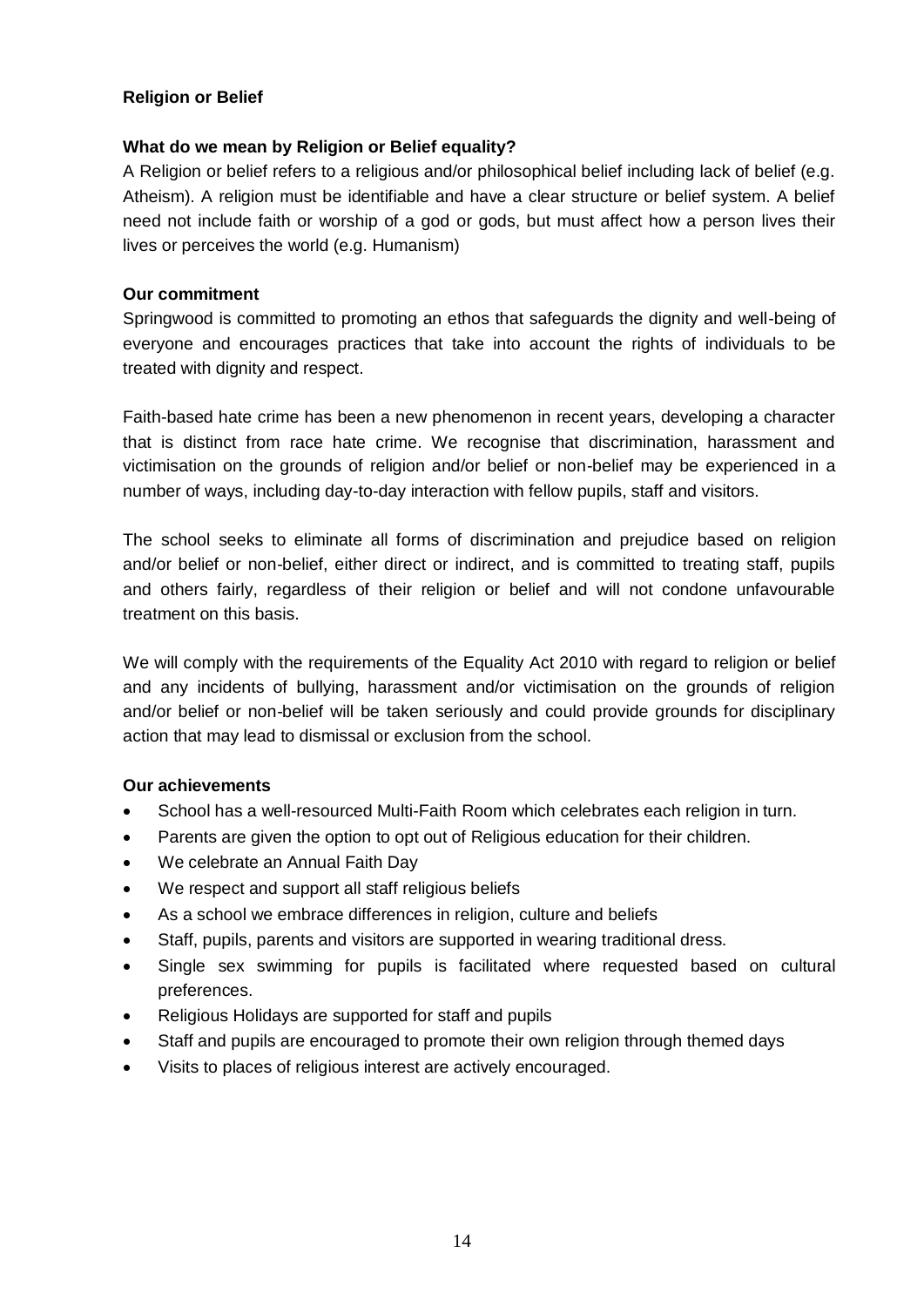#### **Our aims and objectives**

In the spirit of the duty we will consider ways in which we can support people's dignity and well-being in this area

- Work with staff and families to counter any myths or misunderstandings of any religious beliefs.
- Broaden the repertoire of visits and visitors of different religious backgrounds.
- Communicate more with parents to ensure they understand the purpose of assemblies and that they are not all religion based.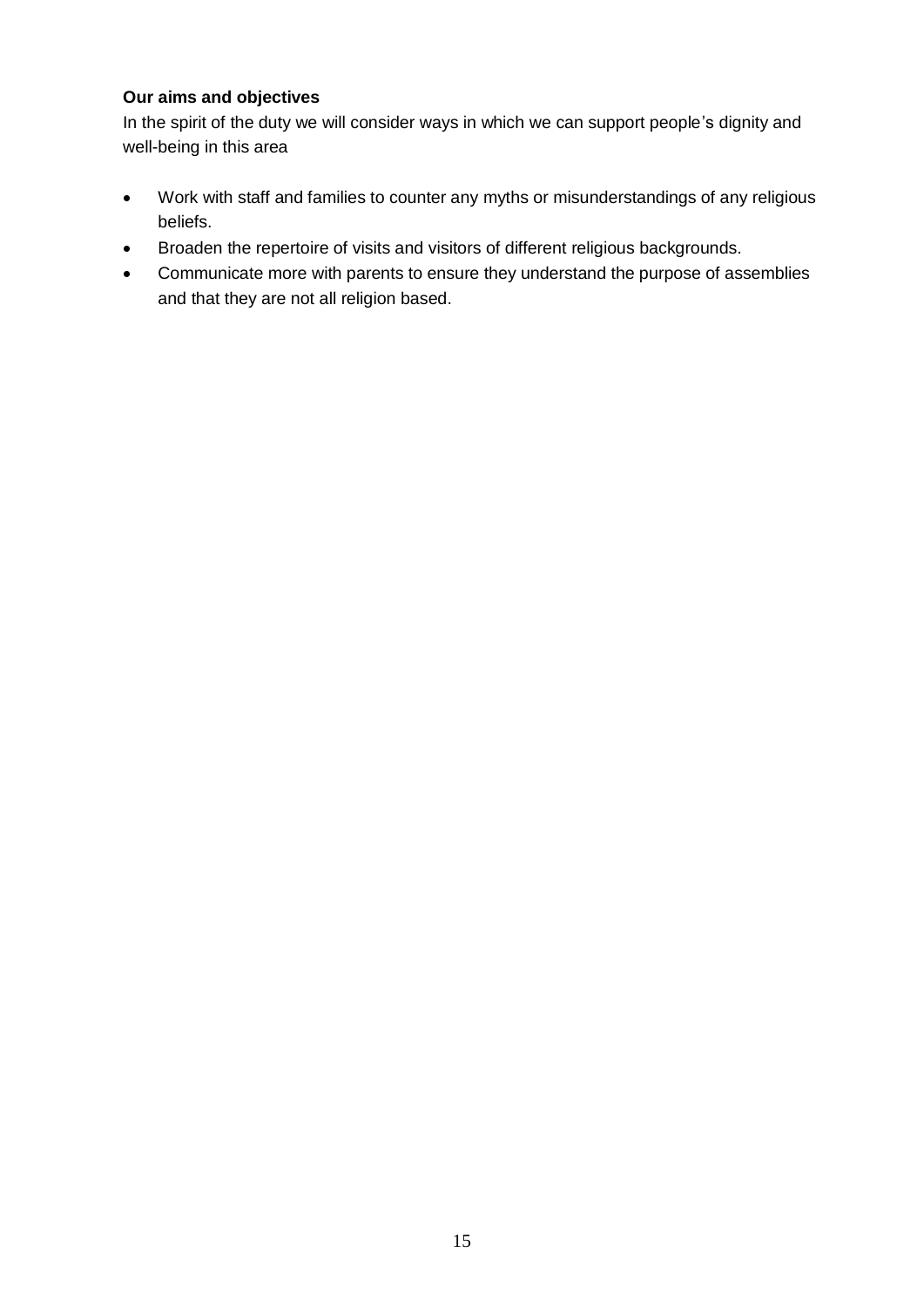#### **Sexual Orientation**

#### **What do we mean by sexual orientation equality?**

The school uses the definition as outlined in legislation as sexual orientation meaning a person's sexual orientation towards:

- persons of the same sex
- persons of the opposite sex, or
- persons of either sex

The school extends the definition of this protected characteristic of sexual orientation to include:

- references to a person who is of a particular sexual orientation, or
- references to persons who share the same sexual orientation

#### **Our commitment**

Springwood is committed to promoting an ethos that safeguards the dignity and well-being of everyone and encourages practices that take into account the rights of individuals to be treated with dignity and respect. We will not tolerate any form of discrimination, harassment or victimisation directed at anyone because of their sexual orientation.

The School will combat discrimination faced by lesbians, gay, bisexual and transsexual (LGBT) people. We want to ensure equality of opportunity for LGBT people across our curriculum provision, services and employment.

We will respect the rights of individuals to be open about their sexual orientation, tackle homophobia, challenge stereotyping and improve knowledge about LGBT communities, both internally and to the community as a whole.

The school recognises the need to protect pupils and staff from unlawful discrimination and harassment on grounds of sexual orientation as required by the Equality Act (Sexual Orientation). We are committed to taking a pro-active approach to preventing all forms of homophobia within the school and will assess the impacts of our policies, functions and procedures on promoting sexual orientation equality as part of our Equality Impact Assessment processes.

We will deal with complaints of discrimination and harassment speedily and according to Local Authority Guidance and notify complainants of the outcome and actions taken.

#### **Our achievements**

Parents, pupils and staff are supported whatever their sexual orientation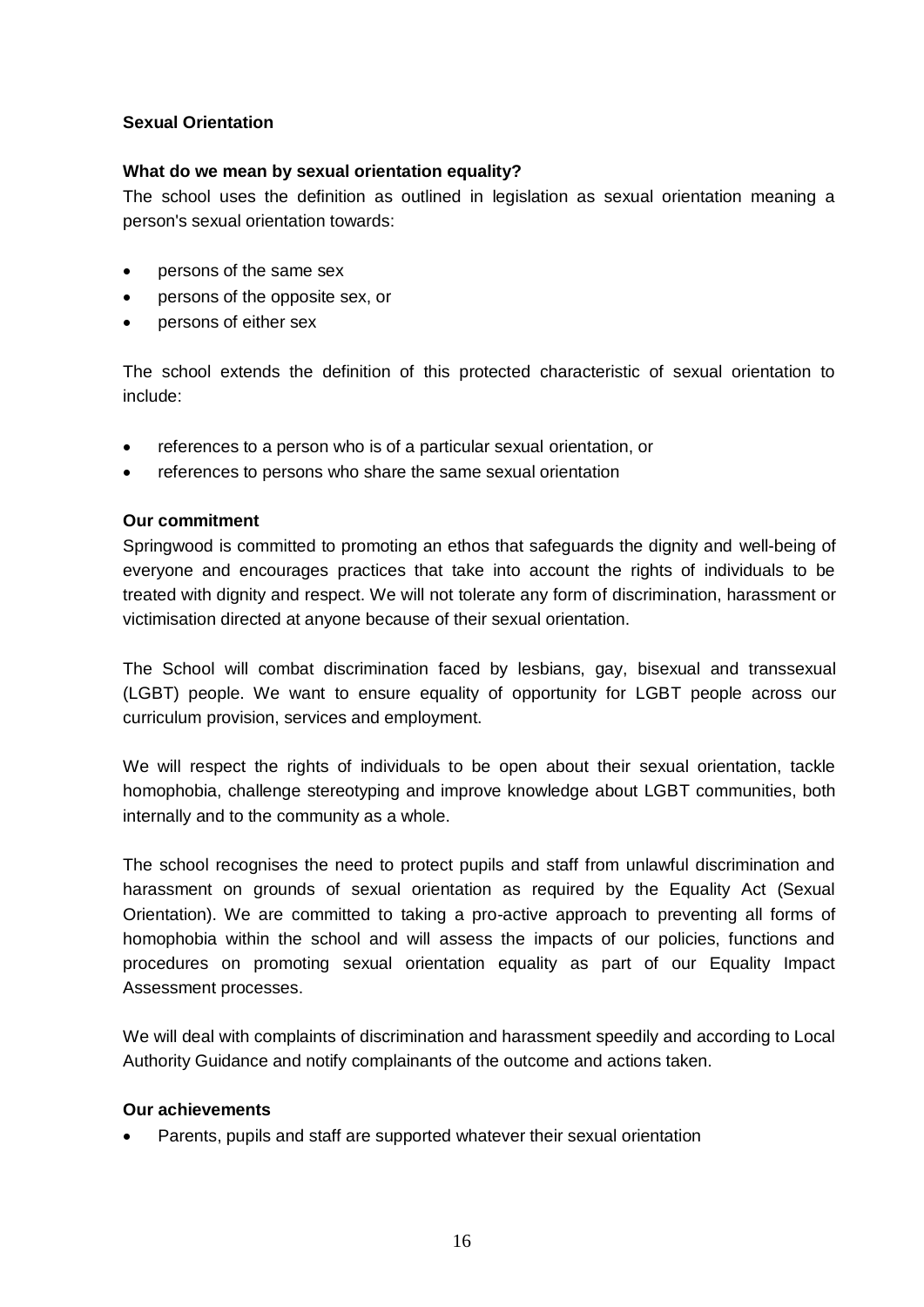## **Our aims and objectives**

- Keep abreast with current developments, changes and thinking.
- Develop role play resources to include all family types.
- Consider during collaborative planning including stories/ role play of all family types.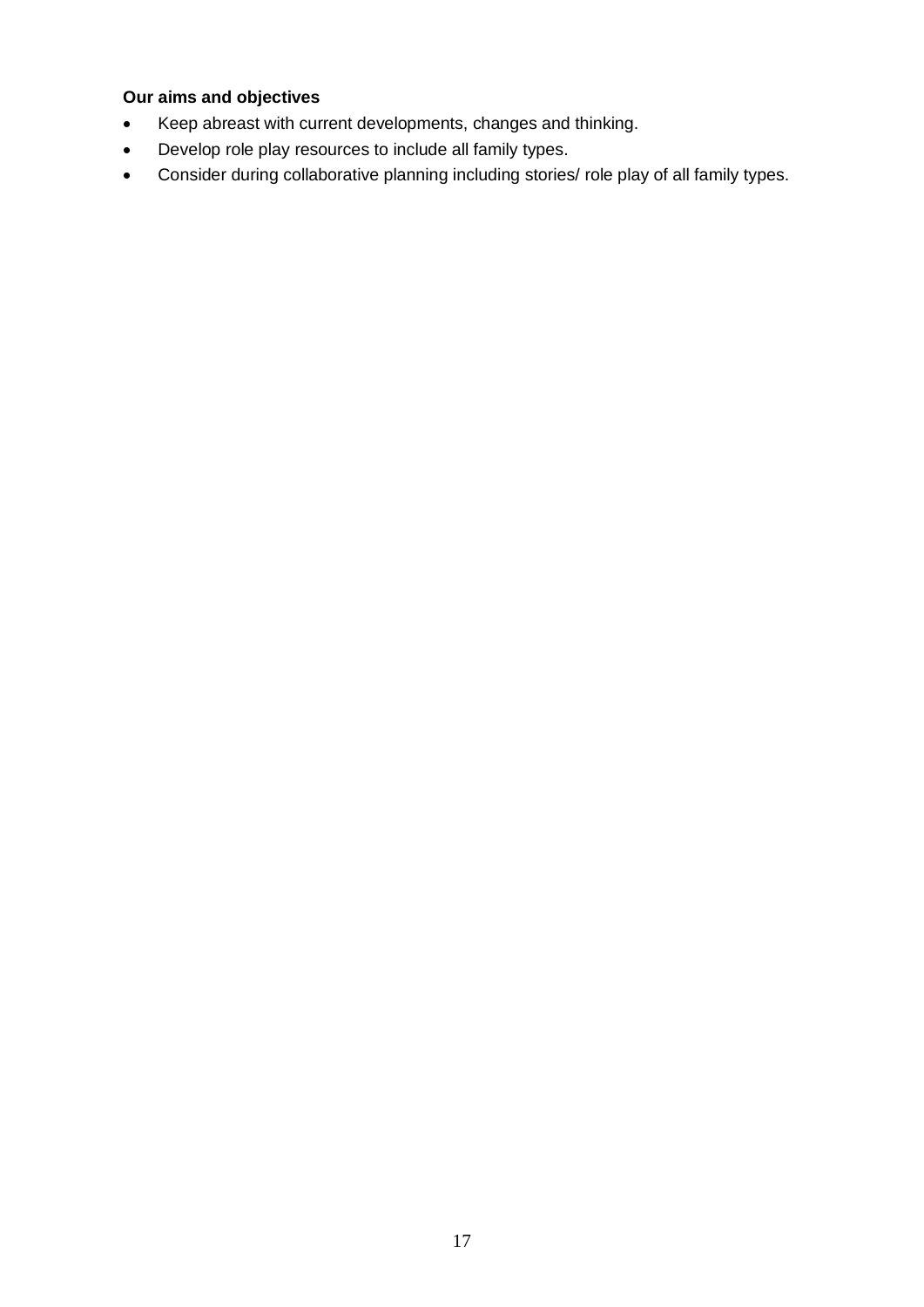#### **5. Community Cohesion and British Values**

We also welcome our duty under the Education and Inspections Act 2006 to promote community cohesion:

- 5.1 Springwood school recognises that this is an important part of the school's ethos so therefore we are committed to promoting Community Cohesion within the school.
- 5.2 By community cohesion, we mean working towards a society in which there is a common vision and sense of belonging by all communities; a society in which the diversity of people's backgrounds and circumstances is appreciated and valued; a society in which similar life opportunities are available to all; and a society in which strong and positive relationships exist and continue to be developed in the workplace, in schools and in the wider community.
- 5.3 Community from a school's perspective The term 'community' has a number of dimensions including:
	- **the school community** the pupils we serve, their families and the school's staff;
	- **the community within which the school is located** the school in its geographical community of Salford and the people who live or work in this area;
	- **the community of Britain** all schools are by definition part of this community;
	- **the global community** formed by EU and international links.
- 5.4 Ensure there is a common vision and sense of belonging for all as part of the School.

Help pupils and all staff in school appreciate and value the wide range of diversity of people's different backgrounds and circumstances.

Help pupils learn about our Nation's history, culture, traditions and its developing changing nature.

Ensure all are treated fairly and equally and given similar life opportunities.

Ensure that strong and positive relationships exist and continue to be developed in our schools and the wider community.

5.5 Our schools' contribution to community cohesion can be grouped under the three following headings:

#### **Teaching, learning and curriculum**

At Springwood we aim to teach pupils to understand others, to promote common values and to value diversity, to promote awareness of human rights and of the responsibility to uphold and defend them, and to develop the skills of participation and responsible action. This can be achieved through the promotion of an appropriate SMSC curriculum and the promotion of British Values.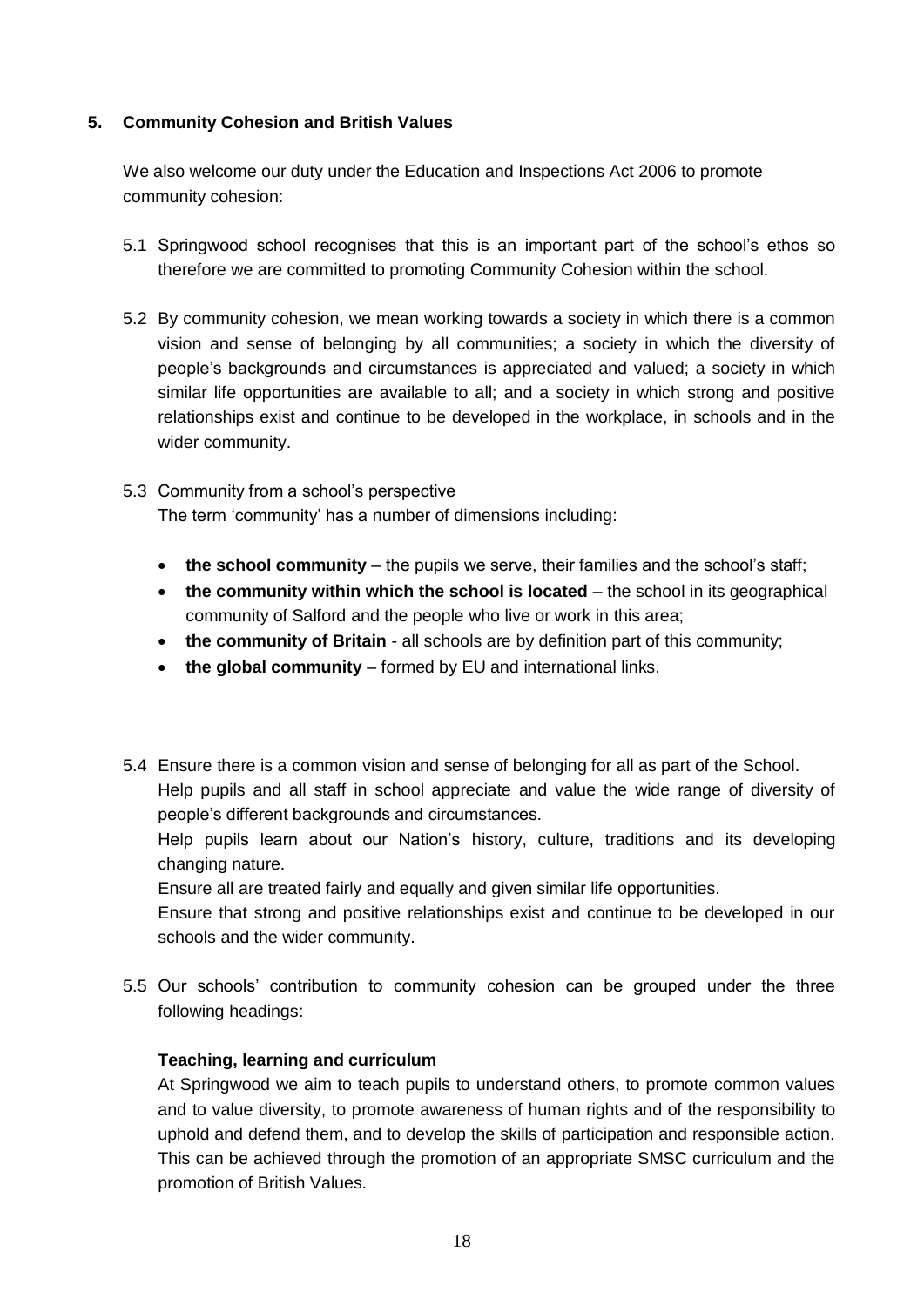We need to ensure that:

- Lessons across the curriculum continue to help pupils to value differences and to challenge prejudice and stereotyping – for example, opportunities to challenge stereotypical attitudes towards boys and girls, disabilities or race.
- Ensure a high focus on the role of 'Pupil Voice'.
- Promote British Values of democracy, rule of law, individual liberty, mutual respect and tolerance of those with different faiths and beliefs, and for those without faith.

## **Equity and excellence**

At Springwood we aim to ensure equal opportunities for all to succeed at the highest level possible, removing barriers to access and participation in learning, and wider activities, and eliminating variations in outcomes for different groups.

This will be monitored through the school tracking systems which will enable us to evaluate progress of different groups and to tackle underperformance by any particular group.

We will focus on securing high standards of attainment for all pupils from all ethnic backgrounds and different socio-economic backgrounds, ensuring that all pupils are treated with respect and supported.

#### **Engagement and ethos**

At Springwood we aim to provide a means for children, young people and their families to interact with people from different backgrounds and build positive relations, including links with different schools and communities locally, across the country and internationally.

We value partnership arrangements that enable the sharing of good practice and offer staff and pupils the opportunity to meet and learn from others of different backgrounds.

#### **Our aims and objectives**

- Further develop community links through visits within the local area, to schools, shops and community buildings.
- Develop a sense of shared values across the school through re-visiting the agreed values with all stakeholders including Governors, Staff and Pupils.
- Keep abreast of emerging issues for schools, e.g., Female Genital Mutilation (FGM), Workshop to Raise the Awareness of Prevent (WRAP) training, Counter Terrorism, Sexual Exploitation, Human Trafficing, Sexting, and Social Media.

We will evidence our effectiveness for OFSTED by demonstrating:

A widely shared sense of the contribution of different communities to a shared vision –

A strong sense of individual rights and responsibilities within the school community.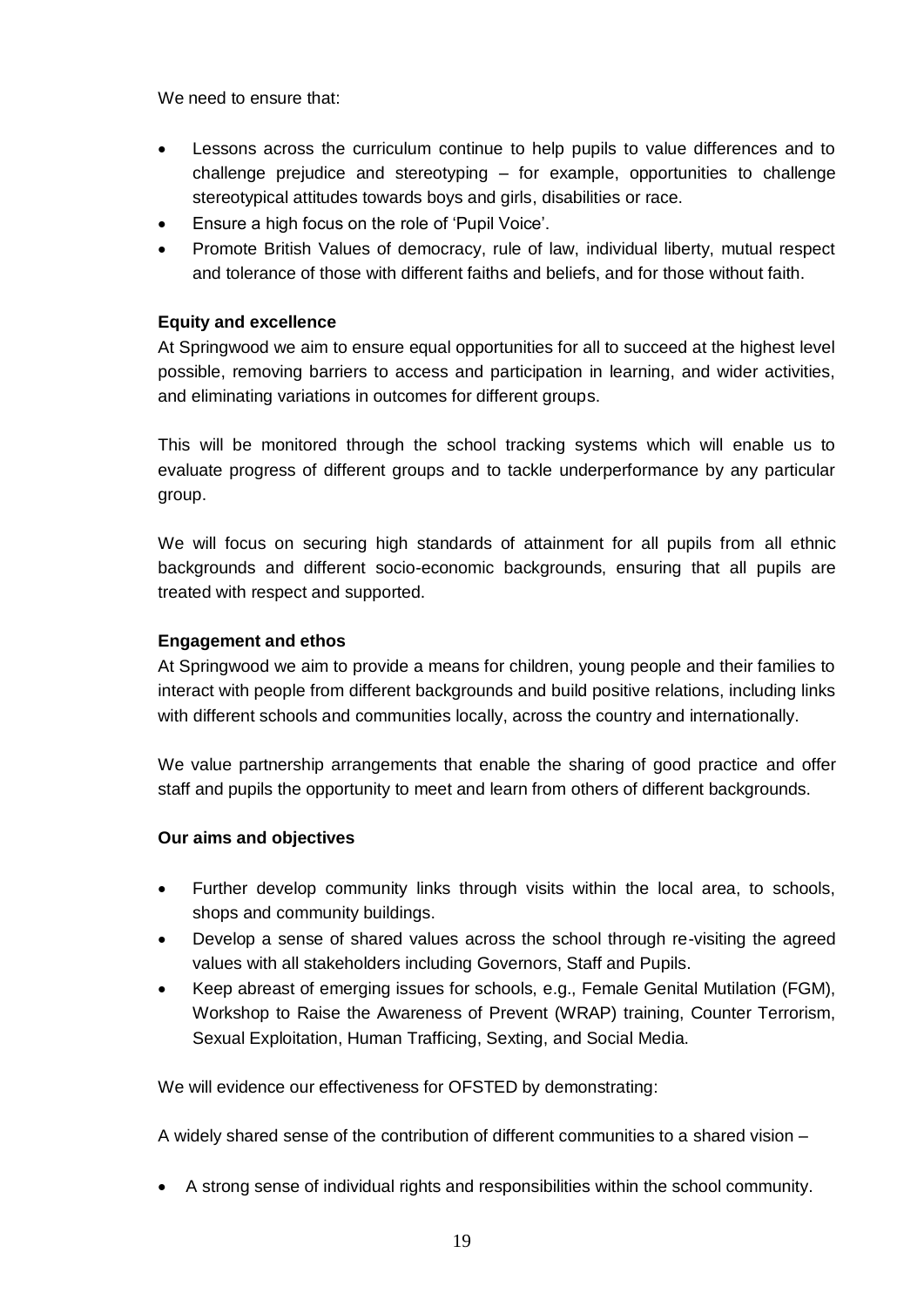- That all children and parents feel they are being treated fairly and have the same opportunities.
- That children trust the school to act fairly.
- We have strong and positive relationships.

## **Safeguarding and Building Resilience – "Learning together to be safe"**

Springwood Primary School is fully committed to safeguarding the welfare of all children and young people by taking all reasonable steps to protect them and build resilience in accordance with the DfE guidance – *Learning Together to be Safe*.

This commitment is in line with our school's current Safeguarding Policy and applies to all adults, including volunteers, working in or on behalf of the school.

We recognise that some young people, who are vulnerable to extreme views, may find it difficult to develop a sense of self-worth and to view the world in a positive way. We also recognise that their behaviour may be challenging at times, and that some may cause offence or harm to others.

We will therefore always take a considered and sensitive approach in order that we can support all of our pupils by:

- providing a safe environment for children and young people to learn and develop in our school setting, and
- identifying children and young people who are particularly vulnerable to extreme views / radicalisation, and taking appropriate action in accordance with the school's Safeguarding procedures with the aim of making sure they are kept safe both at home and in our school setting.
- making appropriate referrals to the Local Authority for early intervention and support where necessary
- ensuring that staff member(s) or governor(s) responsible for safeguarding are kept fully aware of their responsibilities, by attending relevant training and briefings
- letting staff, parents and pupils know how to voice their concerns
- responding to any allegations appropriately in accordance with appropriate school policies and procedures

#### **6. Human Rights**

Our school integrates human rights values and principles into key areas of school life. We recognize the duties and standards expressed in the UN Convention on the Rights of the Child, The UN convention on the Rights of the People with Disabilities and the Human Rights Act 1998. We demonstrate our approach via;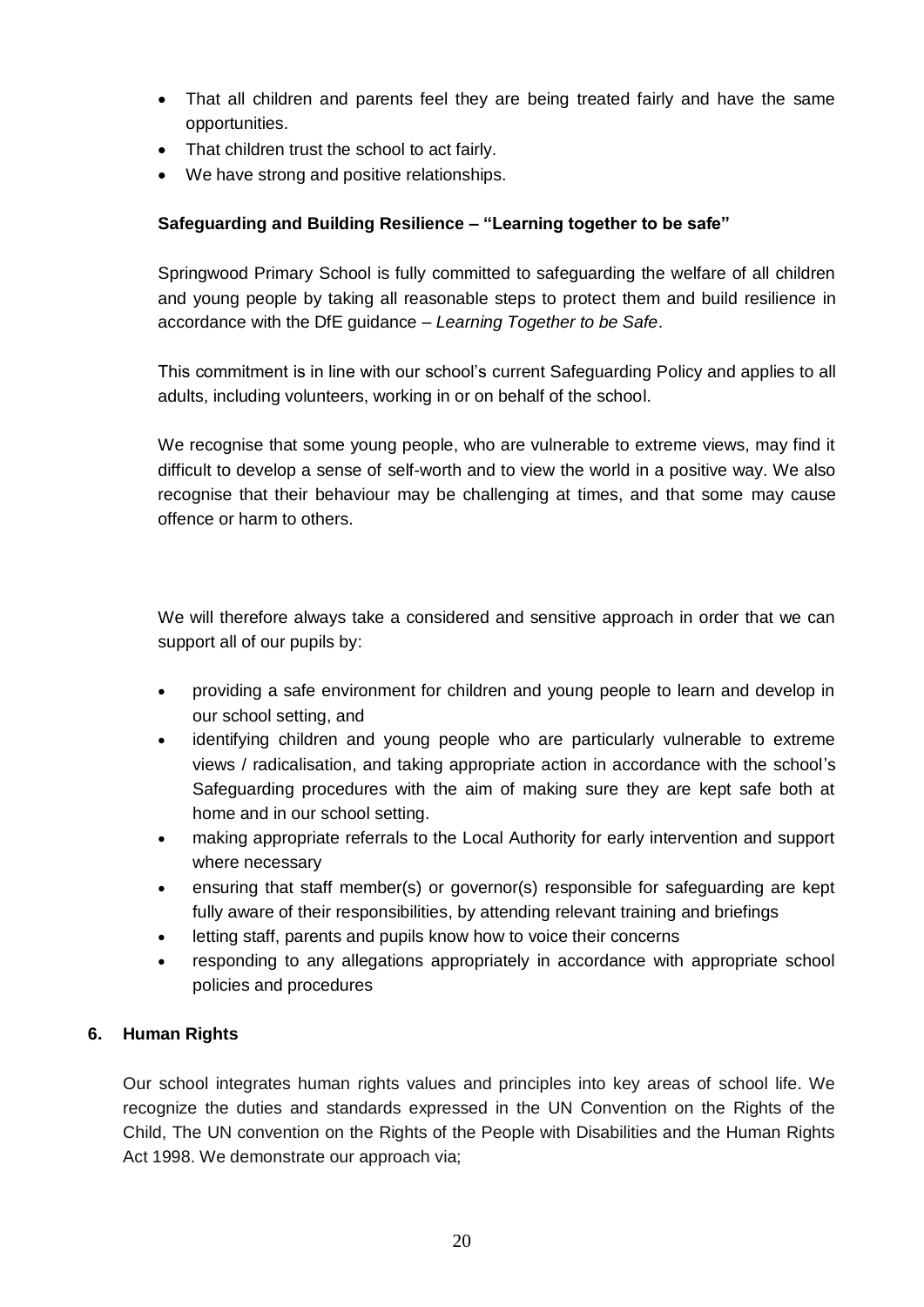- An overall school-wide atmosphere of equality, dignity, respect, non-discrimination and participation
- A fully democratic, participatory approach to school governance where all members of the school community are involved in decisions that affect them
- Empowerment of students, teachers, staff and governors to meaningfully and equally participate in the creation and implementation of school policies
- An increased sense of inclusivity and interconnectedness that fosters mutual responsibility and local and global understanding and solidarity
- Rich learning experiences about human rights inside and outside of the classroom

## **7. Consultation and Information**

All Stakeholders have been consulted in the preparation of the Equality Scheme Accessibility Plan and Community Cohesion Statement 2019-2022.

- Staff training and collaboration to review equality objectives and identify aims going forward.
- SLT member of Staff received advice and training from a Salford appointed trainer.
- Governors were consulted as part of the policy writing process.
- As a school we will continue to engage with parents who may have issues with language.

## **8. Accessibility Action Plan**

We continue to make our school as disability friendly and accessible as we can. To assist us with this process we have updated our accessibility action plan. This outlines our plans and commitment to increase accessibility of our school environment.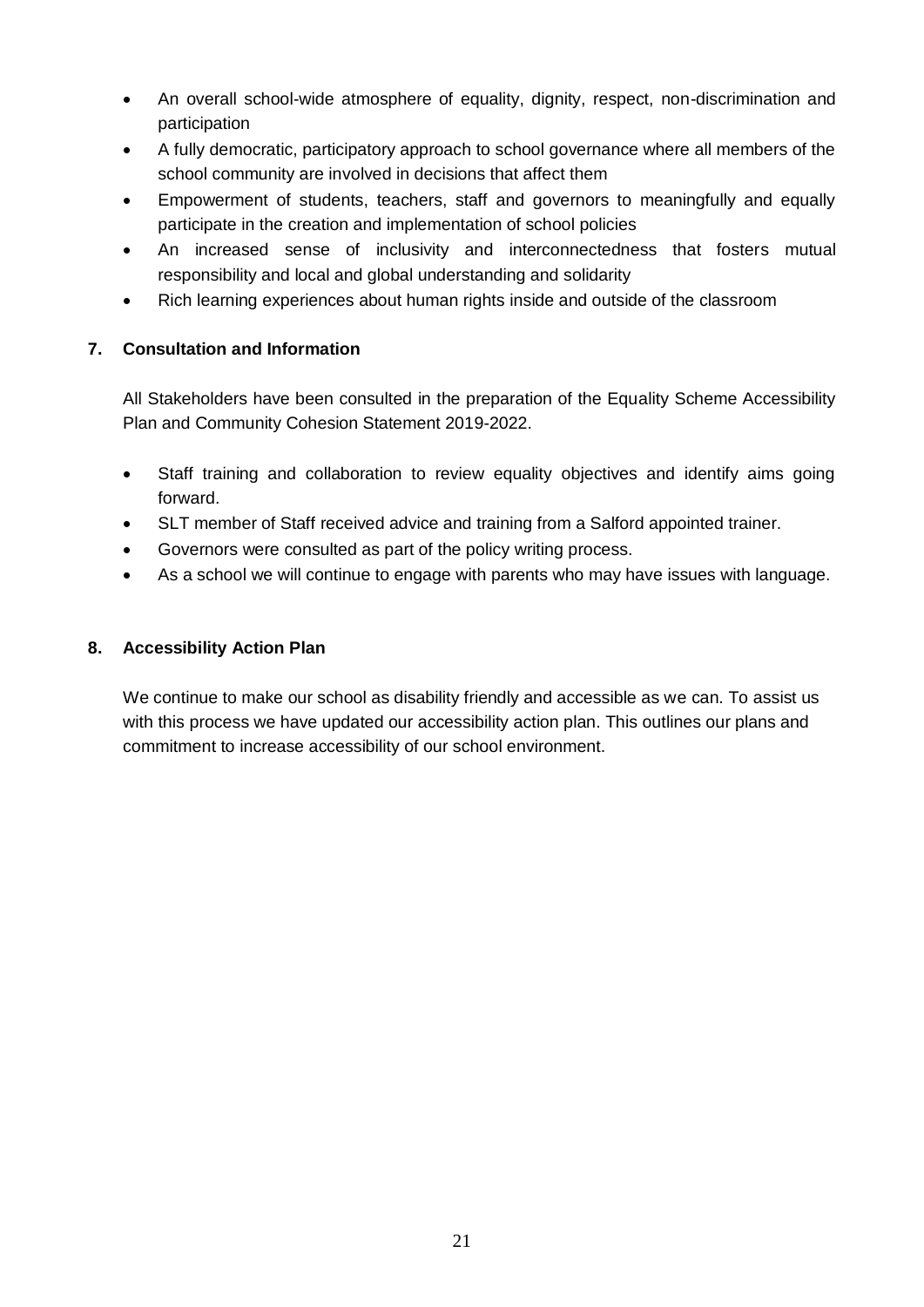## **SPRINGWOOD PRIMARY SCHOOL ACCESSIBILITY PLAN 2019/2022 Access to the Curriculum**

| Aim                                                                                                          | <b>Actions</b>                                                                                                        | <b>Timescales</b> | <b>Outcome</b>                                                                                                                                                        | Lead                     |
|--------------------------------------------------------------------------------------------------------------|-----------------------------------------------------------------------------------------------------------------------|-------------------|-----------------------------------------------------------------------------------------------------------------------------------------------------------------------|--------------------------|
| To reduce barriers to<br>learning through the<br>use of consistent<br>positive behaviour<br>approaches.      | <b>Introduce PBS</b><br>principles across<br>both sites.                                                              | Achieved          | <b>Staff will feel</b><br>supported to use<br>positive behaviour<br>strategies.                                                                                       | AY, ML                   |
| Increase access to an<br>increasing range of<br>total communication<br>approaches.                           | Signalong to be<br>delivered on a<br>weekly basis.<br>ALD boards to<br>be used across<br>school where<br>appropriate. | <b>July 2021</b>  | Staff will use<br>Signalong more<br>confidently, enabling<br>pupils to access<br>communication<br>through sign.<br>Pupils will access<br>scaffolding for<br>learning. | Communication<br>Team    |
| <b>Further increase staff</b><br>knowledge and<br>understanding of<br>sensory processing<br>needs of pupils. | Commission an<br>OT to specifically<br>work on pupils<br>sensory<br>processing<br>needs.                              | <b>July 2021</b>  | Staff will have a solid<br>understanding of<br>sensory processing<br>difficulties and amend<br>access to learning<br>accordingly.                                     | AMW, LH, CE<br><b>ML</b> |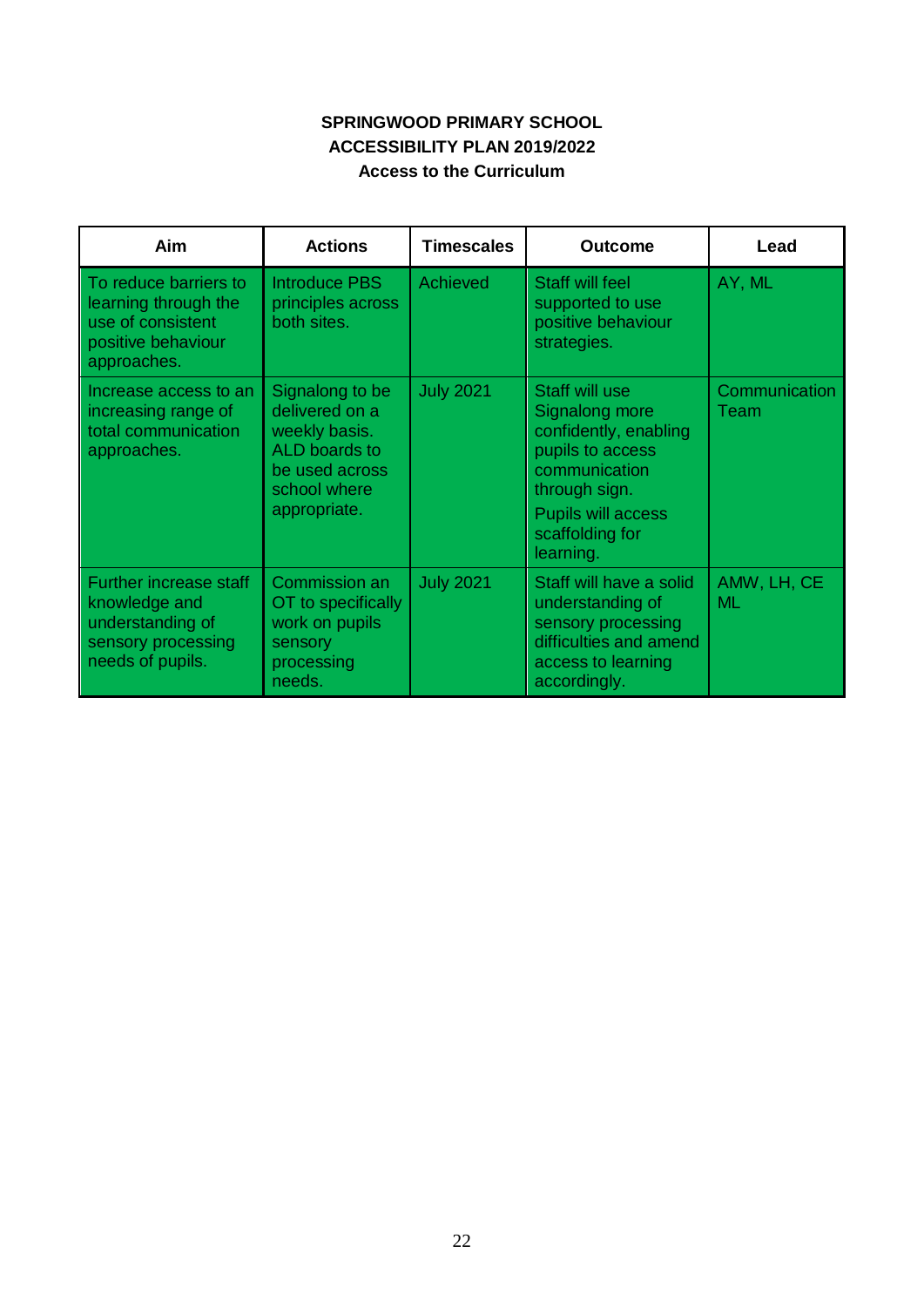## **SPRINGWOOD PRIMARY SCHOOL ACCESSIBILITY PLAN 2019/2022 Improvement to accessible information**

| Aim                                                                                  | <b>Actions</b>                                                                                                                                                          | <b>Timescales</b> | Outcome                                                                                                         | Lead                                    |
|--------------------------------------------------------------------------------------|-------------------------------------------------------------------------------------------------------------------------------------------------------------------------|-------------------|-----------------------------------------------------------------------------------------------------------------|-----------------------------------------|
| Provide information for<br><b>EAL</b> families in an<br>accessible way.              | All known EAL<br>families to be<br>provided with<br>information about<br>Smart Lens App.<br><b>EAL</b> families to be<br>supported by FSW<br>to read any letters.       | Achieved          | Parents will receive and<br>understand information<br>regarding their child.                                    | <b>ML</b><br><b>AMW</b><br><b>JB SP</b> |
| Update website to<br>increase parental<br>access via a web-based<br>application.     | Change website<br>provider to give<br>better functionality.<br>Train staff in the<br>use of the website.<br>Gain feedback<br>from parents to<br>continually<br>improve. | <b>Achieved</b>   | <b>Parents will receive</b><br>timely information.<br>Pupils will be able to<br>share their<br>achievements.    | <b>JW VW</b><br><b>JB SP</b>            |
| Provide parents with<br>information about<br>services they may be<br>able to access. | Create a Parent<br>Directory of all<br>relevant services.                                                                                                               | <b>Achieved</b>   | <b>Parents will have</b><br>knowledge of what is<br>available to them with<br>the aim of accessing<br>services. | AY.                                     |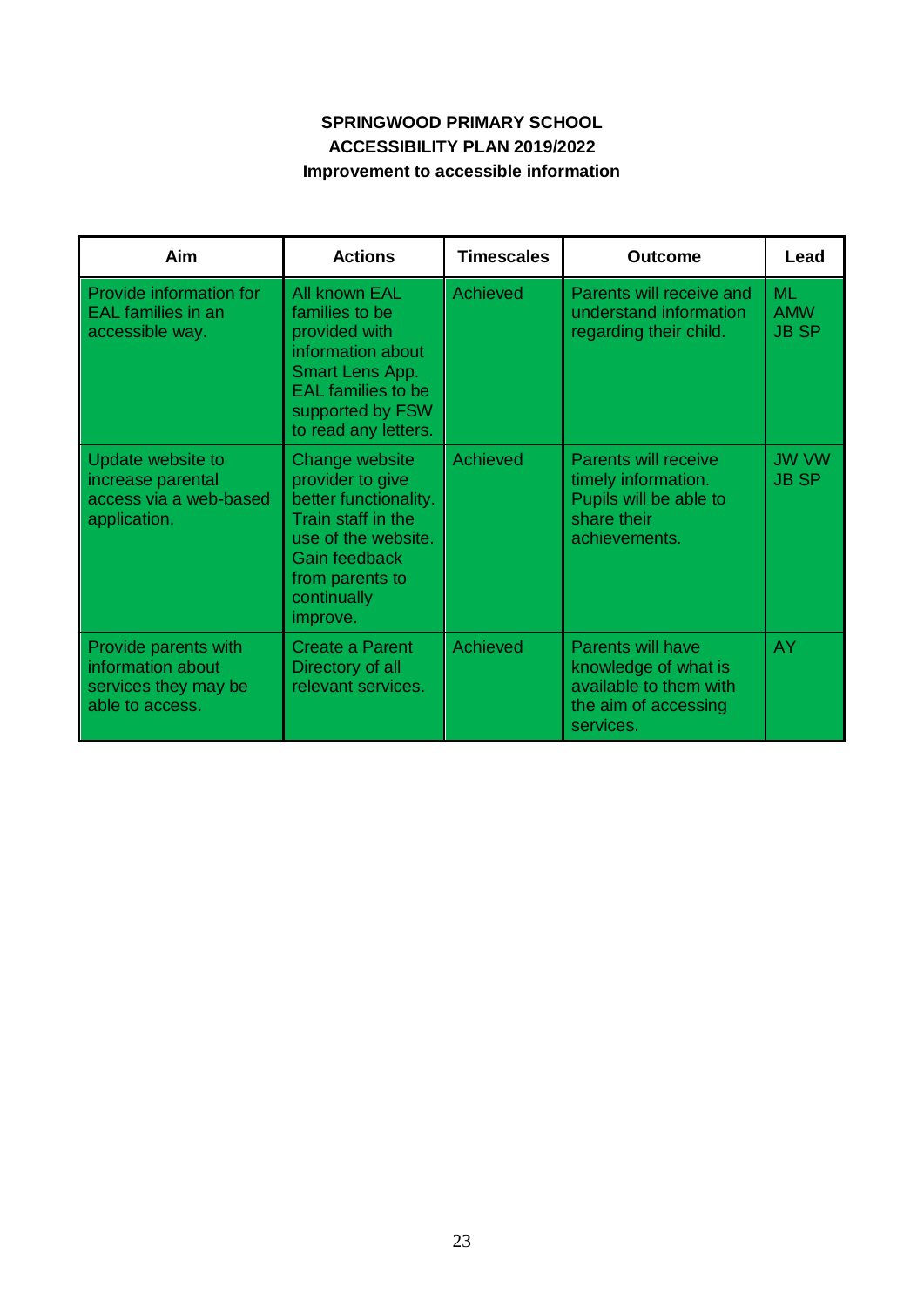## **SPRINGWOOD PRIMARY SCHOOL ACCESSIBILITY PLAN 2019/2022 Improvement to physical environment**

| Aim                                            | <b>Actions</b>                                                                                                                                              | <b>Timescales</b> | <b>Outcome</b>                                                       | Lead                |
|------------------------------------------------|-------------------------------------------------------------------------------------------------------------------------------------------------------------|-------------------|----------------------------------------------------------------------|---------------------|
| Create a sensory base                          | Identify an area in<br>school where a<br>sensory base<br>could be best<br>located. Develop<br>area to include<br>resources to aid<br>sensory<br>processing. | <b>July 2021</b>  | Pupils will have daily<br>access to sensory<br>processing resources. | AY.                 |
| <b>Refurbish the library</b>                   | <b>Identify</b><br>appropriate<br>design/install<br>library area.                                                                                           | <b>July 2021</b>  | Pupils will have access<br>to an ongoing reading<br>environment.     | VW, TH<br><b>JD</b> |
| Provide access for all in<br>the outdoor area. | Engage with<br>external agencies<br>to find solutions to<br>access issues for<br>wheelchair users.                                                          | <b>July 2021</b>  | All pupils will have<br>access to the outdoor<br>spaces.             | <b>VW</b>           |

Furthermore, we continue to record, monitor and review all reasonable adjustments undertaken for staff, pupils, governors, parents and carers.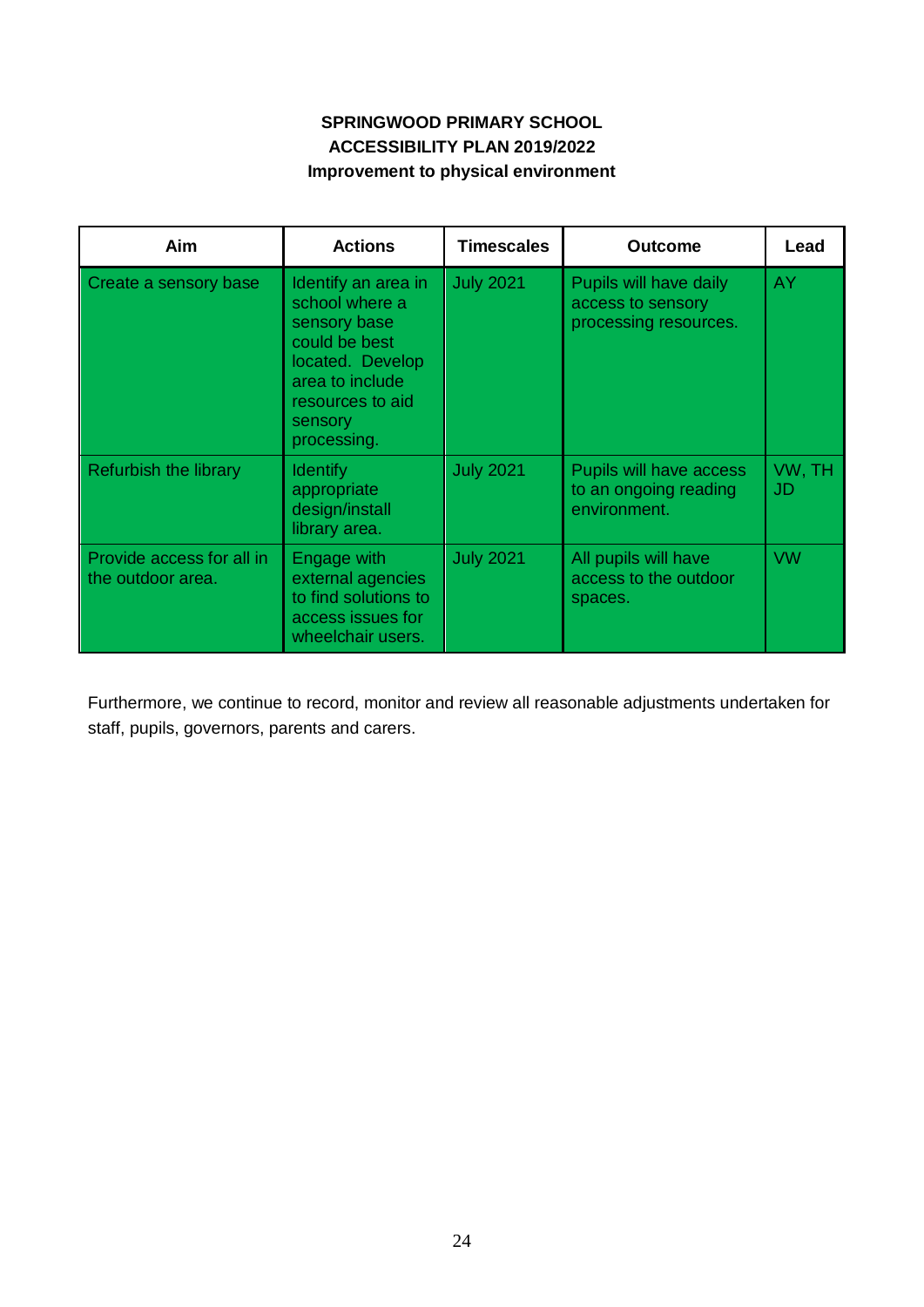#### **9. Publishing and raising awareness**

We recognise that our Single Equality and Community Cohesion Policy is a public document that should be available to any interested stakeholder.

#### **Specific Duty**

Under the Equality Act 2010, we recognise that from April 2012, as a school, we also have a "specific duty" to:

1. Publish sufficient information to demonstrate compliance with the general equality duty every four years, with an action plan review on at least an annual basis. This can include information on the effect that our school policies and practices have on protected groups.

We will also:

2. Prepare and publish equality objectives in an accessible manner, to meet one or more aims of the general equality duty, and support the local authority in publishing relevant information to demonstrate compliance where necessary.

#### **Examples of the types of information we will consider include:**

- Information that was published before preparing our school objectives.
- Information about the engagement undertaken when developing objectives.
- Placing the policy on our website.
- Making it available on request.
- Highlight the existence of the policy, key priorities, and who to contact for further information in a staff briefing.
- Send a letter to parents about our policy.
- Discuss staff development activities that have been undertaken or plan to undertake to raise awareness of the legal duties and the implications for staff.
- Explain how staff induction procedures include equality and community cohesion information about this policy.
- Include information on how we ensure contractors and other service providers are briefed on our vision and expectations for equality.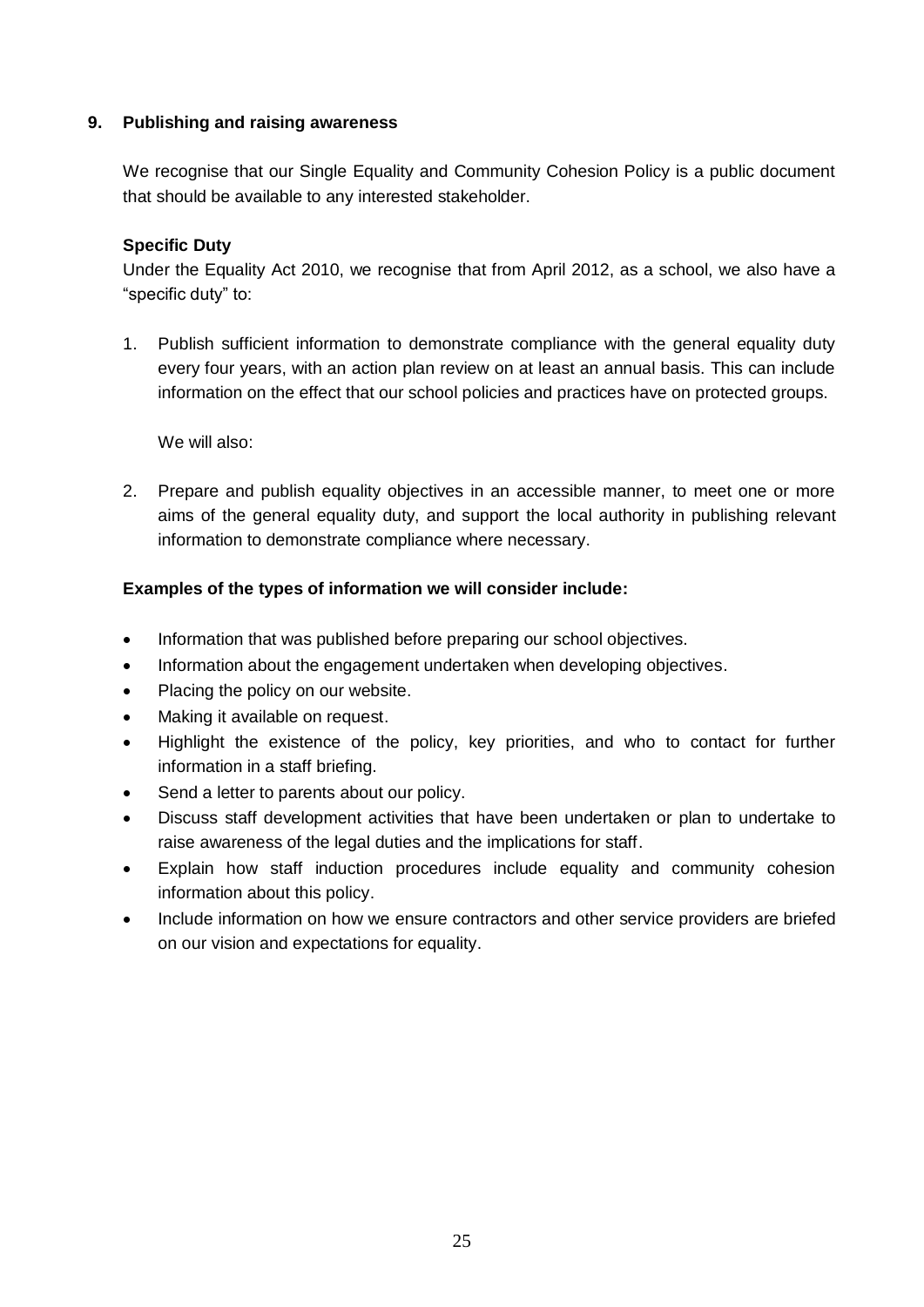#### **10. Monitoring**

## **Monitoring and evaluating the Single Equality and Community Cohesion Policy Action Plan**

We will regularly monitor and evaluate the implementation of our Single Equality and Community Cohesion Policy Action Plan. We will report annually on our progress and performance. Our annual report will be shared with Governors and our School Improvement Partner. A summary will be provided for parents and published on our website. Both will explain how the full report can be obtained. We will inform staff and pupils of our progress.

The findings of our annual report will be used to update the Single Equality and Community Cohesion Policy Action Plan and inform subsequent Equality and Community Cohesion Policies.

We want this Single Equality and Community Cohesion Policy to be a 'whole organisational' document that drives forward equality and achieves improved outcomes. We will therefore ensure that the Action Plan is an integral part of our School Improvement Plan, and as such, our progress will have regular oversight by the senior leadership team and the governing body.

Information and data, both quantitative and qualitative, will be used to monitor and evaluate the implementation of the action plans including information on the school population, workforce recruitment, retention and progression, special initiatives, progress at key stage levels and targets and future plans will be reported on to ensure effective monitoring.

We will formally review, evaluate and revise this Single Equality and Community Cohesion Policy and Action Plan every three years, to set new priorities and identify new actions. This process will again involve staff, pupils, parents and governors who reflect the full diversity of the school community.

The school has a procedure in place for recording, reporting and responding to racist incidents. The school will continue to comply with the Local Authority procedure for monitoring racist incidents so that the information can be analysed. This procedure is outlined fully in the *guidelines for schools in combating and recording racist incidents.*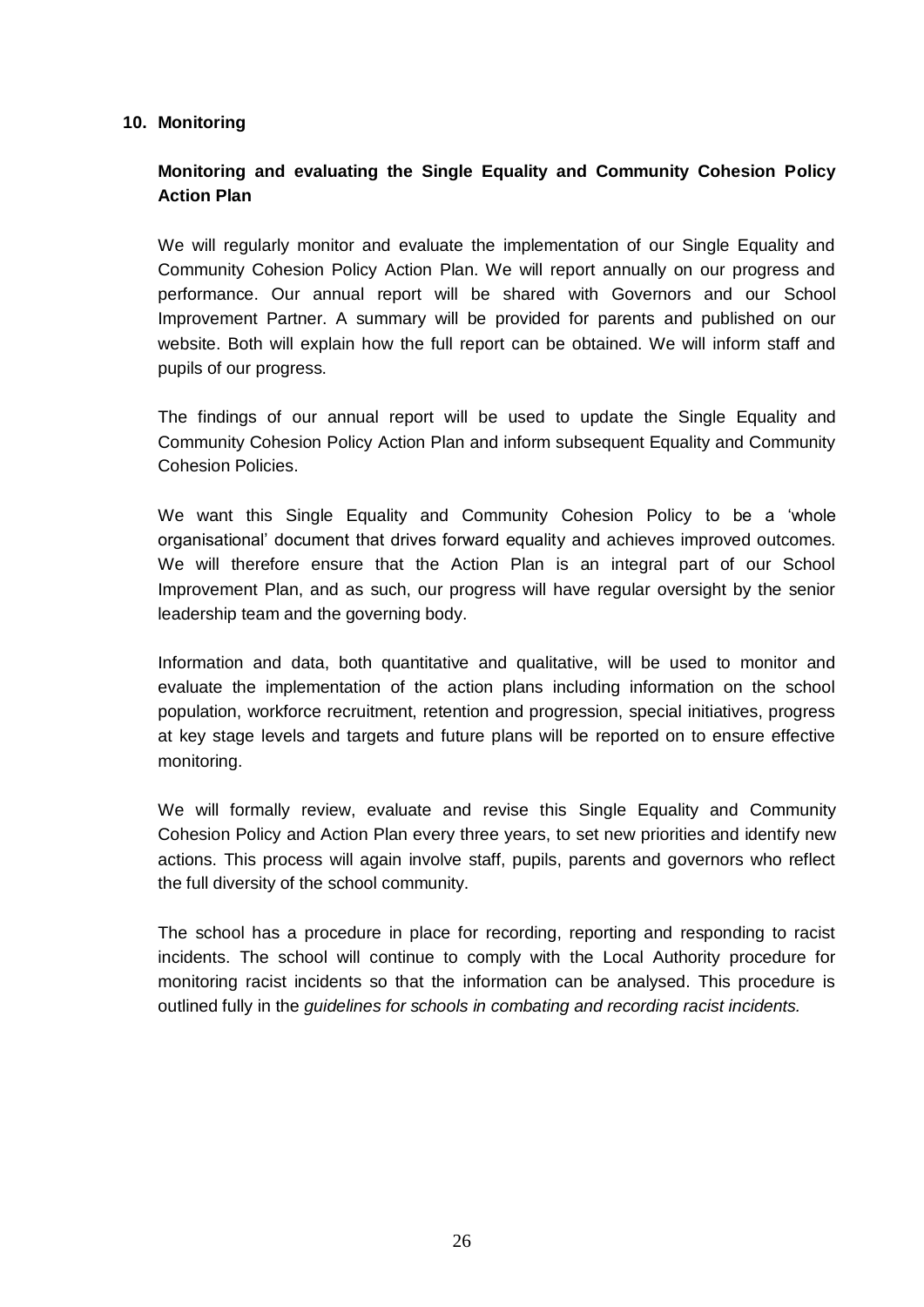#### **11. Links with other school policies**

School policies that link with, and have informed this Single Equality and Community Cohesion Policy include:

- Special Educational Information Report.
- Anti-Bullying and Anti-Racism Policy.
- Educational Visits Policy.
- Employee Code of Conduct.
- Collective Worship Policy.
- R.E. Policy.
- Sex and Relationship Policy.
- PSHE & Drug Policy.
- English as an Additional Language Policy.

#### **12. Procurement and Commissioning**

We are required by law to make sure that when we enter into an agreement to purchase goods or services from another organisation to help us provide our services, that organisation will comply with equality legislation. This is a significant factor in selection during any tendering process.

#### **13.Roles and Responsibilities for Implementing the Single Equality Scheme**

#### **The Governing body will:**

- Ensure sure the school complies with all current equality legislation.
- Monitor the implementation of the Single Equality and Community Cohesion Policy Community Cohesion and Action Plan to check progress and assess impact on staff, pupils and parents
- Ensure that all governors are aware of their legal responsibilities under equality legislation
- Receive and discuss regular equality and community cohesion reports on progress and performance
- Monitor achievement of equality targets
- Check that implementation of the Policy and action plan achieves improved outcomes for equality and community cohesion and people who share an aspect of their identity in relation to the protected characteristics of disability, gender, gender reassignment, pregnancy and maternity, race, religion or belief and sexual orientation.
- Monitoring equality impact assessments
- Support the Head teacher in implementing any actions necessary
- Inform and consult with parents about the policy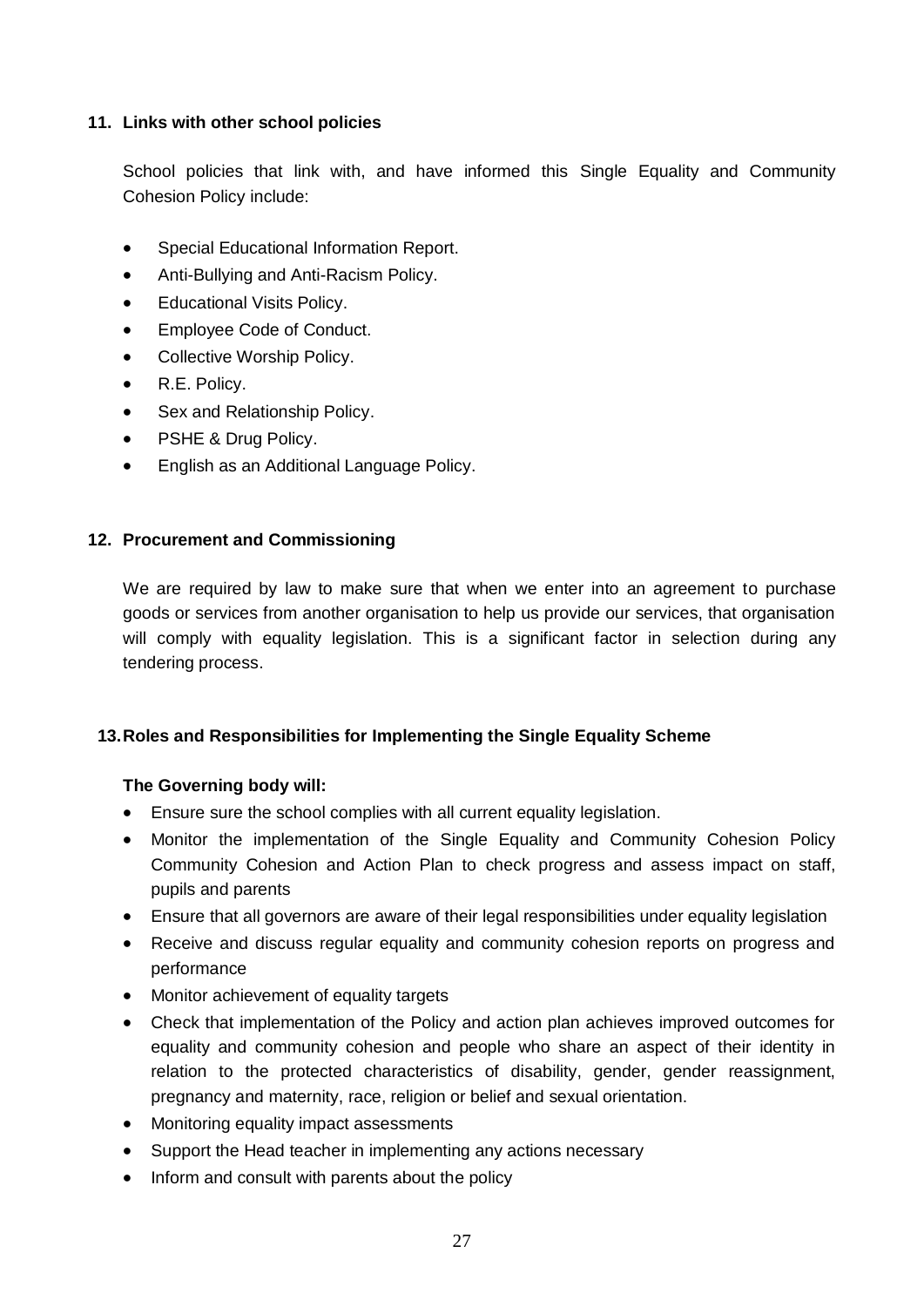• Have one governor who takes on the role of designated governor responsible for equality and community cohesion monitoring the policy closely.

## **The Headteacher will:**

- Provide proactive leadership to create a community that recognises and celebrates difference within a culture of respect and cooperation
- Ensure staff, pupils, parents/carers and any other interested stakeholders are aware of this Single Equality and Community Cohesion Policy, their roles and responsibilities in implementing it, and receive training and support in carrying these actions out.
- Monitor to ensure effective implementation of the Single Equality and Community Cohesion Policy Action plan
- Provide regular reports for governors on progress and performance
- Allocate appropriate responsibilities, and provide suitable training and development for staff to implement this policy
- Assess and monitor the impact of the policy through developing the action plan
- Making sure the policy is readily available and that the governors, staff, pupils and their parents know about it
- Taking appropriate action in any cases of victimisation, harassment and discrimination in line with the school and LA guidance
- Report racist incident monitoring information to the LA on a termly basis
- Produce a report on progress for governors on an annual basis

#### **The Senior Leadership Team will:**

- Drive forward implementation of the Single Equality and Community Cohesion Policy and Action Plan
- Support staff to carry out their role in implementing this policy
- Provide effective leadership on equality, inclusion and community cohesion
- Ensure the Single Equality and Community Cohesion Policy is successfully promoted
- Respond in a timely and appropriate manner when dealing with any incidents or issues of discrimination, victimisation or harassment.
- Assist in implementing reviews of the Single Equality and Community Cohesion Policy as detailed in the School Improvement Plan
- One member of the senior management team will be identified as the co-ordinator for equality and community cohesion and will be involved in action planning, policy development and monitoring and evaluation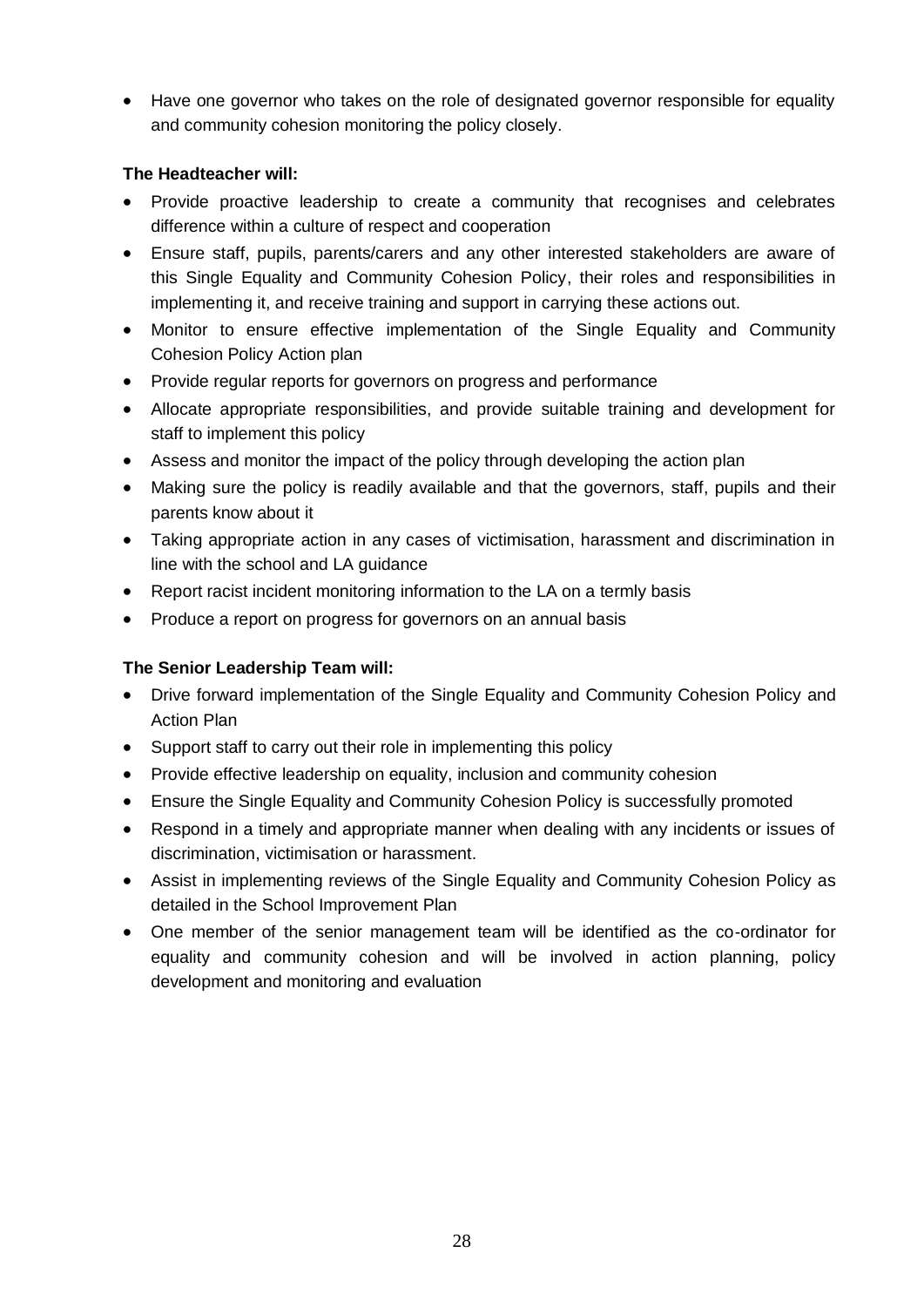## **All Staff will:**

- Recognise that they have a role and responsibility in their day-to-day work to:
	- o promote equality, inclusion and good community relations
	- o challenge inappropriate language and behaviour
	- o tackle bias and stereotyping
	- $\circ$  respond appropriately to incidents of discrimination, victimisation and harassment and report these
- Highlight to the senior leadership team any staff training or development that they require to carry out the above role and responsibilities.
- Promote an inclusive curriculum and whole school ethos which reflects our diverse society
- Reviewing and monitoring curriculum policies and planning in their own subject areas to ensure that equality is promoted

## **All Staff will also ensure that pupils are encouraged to:**

- Recognise that they have a role and responsibility to themselves and others so that they understand and are able to:
	- o promote equality, inclusion and good community relations
	- o challenge inappropriate language and behaviour
	- o tackle bias and stereotyping
	- o work to promote anti-bullying strategies
	- o Respond appropriately to incidents of discrimination, victimisation and harassment and understand the action needed to report these.
- Work within the Rights and Responsibilities framework we have adopted as Rights Respecting School

#### **Administrative, Ancillary, Supervisory and Support Staff:**

 All staff will familiarise themselves with this Single Equality and Community Cohesion Policy and know what their responsibilities are in ensuring that it is implemented

#### **All our Pupils are responsible for:**

- Treating others kindly and fairly without prejudice, discrimination, victimisation or harassment.
- Attending and engaging in their own learning as well as helping other pupils to learn.
- Learning to treat each other with respect and report incidents of discrimination to an adult.
- Working within the Rights and Responsibilities framework we have adopted as Rights Respecting School.

#### **All our Parents and Carers are responsible for:**

- Supporting our school in its implementation of this Single Equality and Community Cohesion Policy.
- Following the school policy through their own behaviour.
- Ensuring their children attend and engage in the learning.
- Inform staff about any prejudice related incidents that occur.